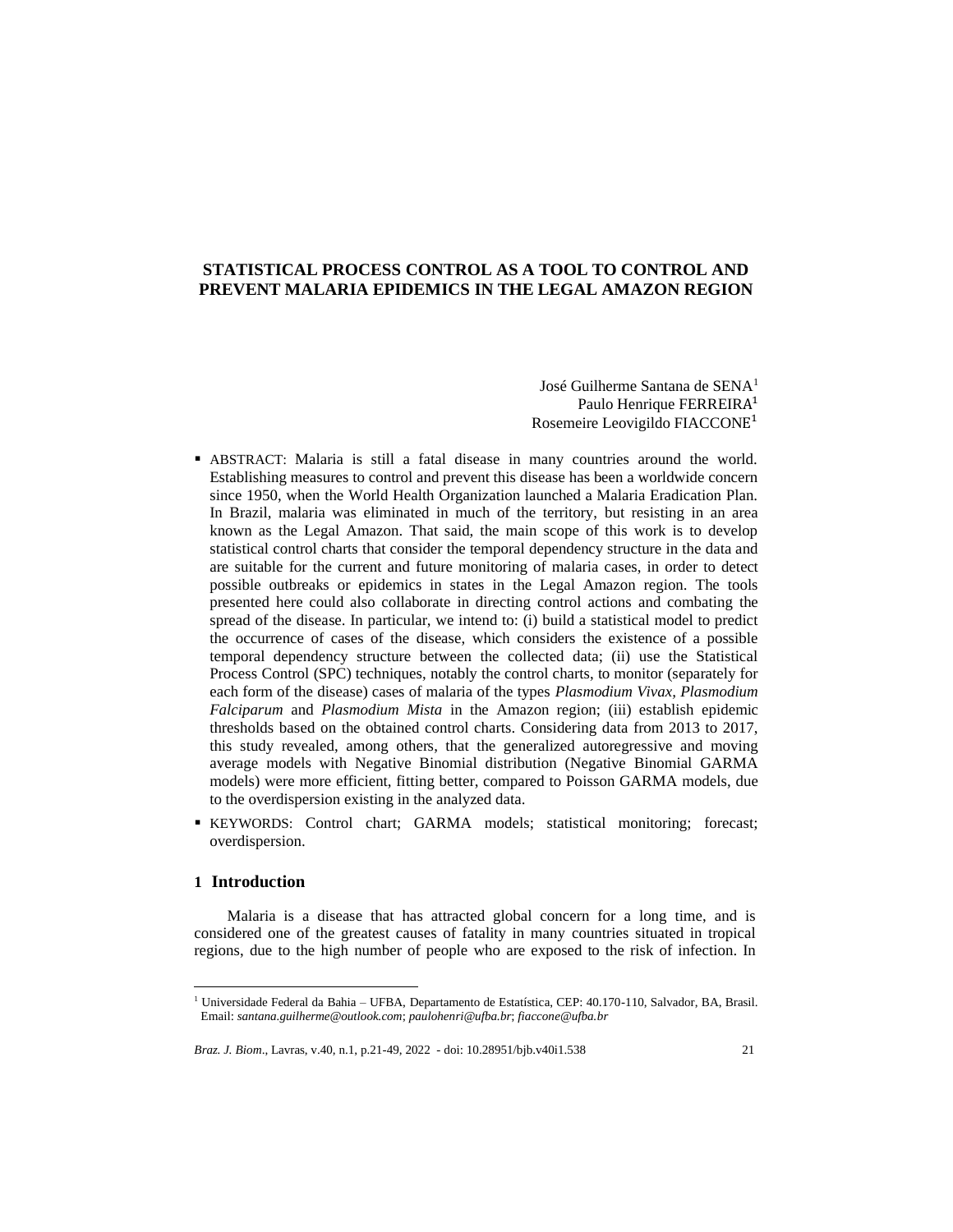Brazil, the majority of malaria cases are in the Amazon region, which comprises the states of Acre, Amazonas, Amapá, Maranhão Mato Grosso, Pará, Rondônia, Roraima and Tocantins, located in an area known as the Legal Amazon (or "Amazônia Legal" in Portuguese) (LAPOUBLE *et al.*, 2015). With the aim of increasing control of the disease, and to support the states and municipalities in this region, the Epidemiological Surveillance Information System (Sivep-Malária), a Ministry of Health (MS) and Department of Health Surveillance (SVS) initiative, was created in 2003, to receive real time notifications.

According to Braz (2005), the greatest challenge in controlling malaria in this region is defining the epidemic threshold of the disease, in order to identify the transmission limits expected for every municipality and/or state, and when they may be exceeded, behaving as an epidemic situation. Answering these questions is essential for the surveillance of malaria. Control charts are the main tools used in Statistical Process Control (SPC) and could play an important role in detecting and, principally, preventing diseases, since the epidemiological situation of a specific deterioration in a certain location, for example, can be monitored through control limits. When correctly applied, control charts are highly efficient in detecting outbreaks, indicating the best way to establish intervention measures, although its application needs to become established among health professionals.

There are studies in literature in which control charts were used to monitor diseases and other health-related aspects. For example, Schilling (1944) used control charts to monitor the number of visits made by San Francisco Nursing Association nurses. Sellick (1993) used SPC (control charts *u, c* and *p*) techniques to monitor attribute data, in order to efficiently monitor the occurrences of resistant pathogens in hospital infections. Benneyan (1998) held a discussion on the importance of applying SPC techniques in health contexts, describing some of the main tools, which are control charts *c, p* and *np* (SHEWHART, 1931). He confirmed that maintaining a process under statistical control may reduce the nosocomial rate (rate of infections contracted with a patient entering or leaving a hospital). Burns *et al.* (2005) conducted a study on the occupancy of beds at the University of Queensland Hospital, located in Australia, in which they demonstrated that a high occupancy rate indicated an overload for local activities, ranging from the preparation of beds to administrative tasks; and a low rate indicated an idle system, producing the same expenses. With the use of a cumulative sum (CuSum) control chart, patient flow trends could be identified, which resulted in increased efficiency in administering beds, reducing the number of occupancies. Pafiadache *et al.* (2015) made a comparison between the X-MR control charts (for individual measurements and moving ranges, respectively) and the Exponentially Weighted Moving Average (EWMA), for the early detection of monthly cases of hepatitis C notifications in the state of Rio Grande do Sul, with the EWMA being more efficient in identifying periods with a higher number of cases. Zanini *et al.* (2016) conducted a study where the main objective was to describe a number of quality control charts  $(\overline{X}, R, C \cup N)$  and EWMA) to follow-up surveillance processes, using indicators obtained at the Hospital Universitário de Santa Maria (Santa Maria University Hospital), in Rio Grande do Sul.

Specifically related to the application to malaria data, we cite the work of Cullen *et al.* (1984), in which they proposed the use of control charts, with the aim of creating an early epidemiological warning system for malaria outbreaks in two regions in the north of Thailand between 1973 and 1981. Four techniques were considered to estimate the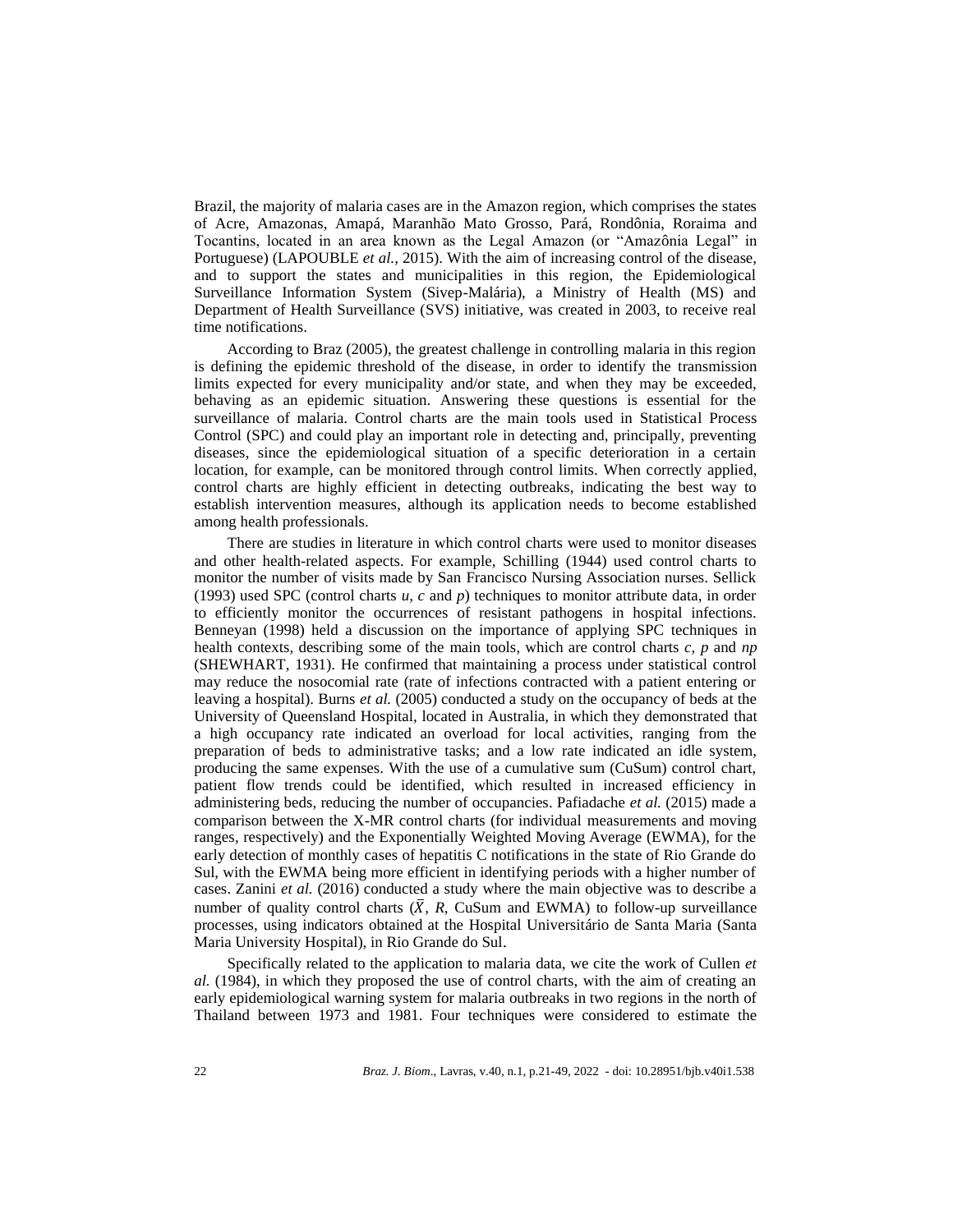process average (overall, moving, accumulated, and monthly averages) in the control chart construction, based on years without episodes of the epidemic. Braz (2005) conducted a study on the early detection of malaria epidemics in the Legal Amazon region, in which he compared five control charts, constructed according to the Cullen (or Shewhart), Albuquerque,  $3<sup>rd</sup>$  quartile, tabular CuSum, and Stern & Lightfoot methods, applied to the data obtained from two institutions: the National Malaria Control Program Information System and Sivep-Malaria, between 1996 and 2003. Following an analysis of the results, the author concluded that the 3<sup>rd</sup> quartile method presented higher rates of real alarms, therefore being the most adequate for the early detection of malaria epidemics in Brazilian municipalities of the Legal Amazon region.

The main objective of this research was to develop control charts that consider the time dependence structure existent in the data, and are adequate for current and future monitoring of *Plasmodium Vivax, Plasmodium Falciparum* and *Plasmodium Mista* malaria cases, in order to detect possible outbreaks or epidemics in states in the Legal Amazon region. The statistical tools presented here may also assist with directing control actions and contribute towards combating the spread of the disease. The specific objectives are as follows: (i) to construct a statistical model to predict occurrences of cases of the disease, which considers the existence of a possible time dependence structure in the data collected; (ii) to use SPC techniques, particularly, control charts, to monitor (separately for each form of the disease) the three types of malaria cases mentioned above, in the Amazon region; and (iii) to establish epidemic thresholds, based on the control charts obtained.

The remainder of this article is divided into three sections. The materials and methods used to develop this research are described in Section 2. The discussions and results obtained with the application of the methods cited in Section 2 to a real data set are presented in Section 3. Lastly, the conclusions and prospects for future research are presented in Section 4.

## **2 Materials and methods**

The data (Section 2.1) and main statistical procedures (Sections 2.2 and 2.3) used to develop this research are briefly presented in this section.

## **2.1 Malaria data**

In order to achieve the objectives described in Section 1, a real data set was used, comprising information obtained from two distinct databases. The first contains information on malaria taken from Sivep-Malaria [\(http://200.214.130.44/sivep\\_malaria/\),](http://200.214.130.44/sivep_malaria/)) considering the period 2013 to 2017. This set is made up of 102,932 observations for the municipalities that form the Legal Amazon region and six variables, which are presented in Table 1.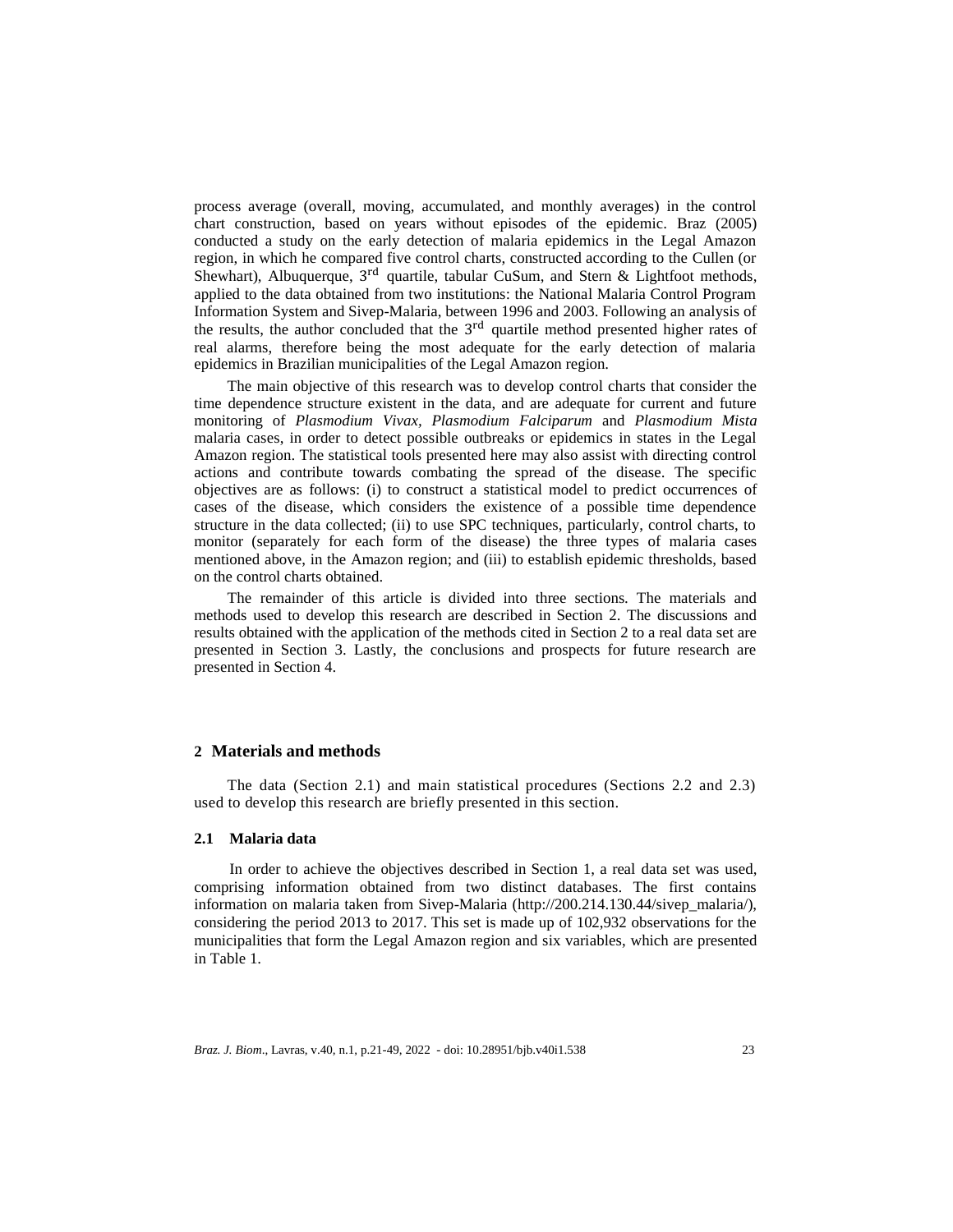Table 1 – Variables extracted from Sivep-Malaria

| Variable         | Description                                                      |
|------------------|------------------------------------------------------------------|
| codibgeinfeccao  | Municipal code of the area where the notification was registered |
| anoinfec         | Year of notification                                             |
| semepid          | Epidemiological week in which the notification occurred          |
| ncasosvivax      | Number of cases of occurrence by <i>Plasmodium Vivax</i>         |
| ncasosfalciparum | Number of cases of occurrence by Plasmodium Falciparum           |
| ncasosmista      | Number of cases of occurrence by <i>Mixed Plasmodium</i>         |

The second database contains climatic information taken from the National Oceanic and Atmospheric Administration (NOAA) - NCEP/NCAR Reanalysis 1 [\(https://www.cpc.ncep.noaa.gov/\)](http://www.cpc.ncep.noaa.gov/)), which were used as predictors in the modeling process, since, according to Ferreira (2015), on studying the etiology of vectors of many diseases considered "tropical", it is noted that high temperatures, high humidity, the length of the summer season, or heat and humidity conditions, among other factors, favor the proliferation of mosquitos which transmit these diseases. The database includes 1,825 observations related to daily collections during the period 2013 to 2017, and three variables, which are presented in Table 2.

We used R software, version 3.5.1 (R CORE TEAM, 2021), to analyze the data.

Table 2 – Variables extracted from NOAA

| Variable | Description                                      |
|----------|--------------------------------------------------|
| precip   | Average rainfall (in millimeters, mm)            |
| tempair  | Average air temperature (in Celsius degrees, °C) |
| rhum     | Average humidity (in percentage, %)              |

#### **2.2 GARMA models**

Benjamin *et al.* (2003) describe the class of GARMA models, as an extension of Gaussian autoregressive moving average (ARMA) models, for a more flexible class, indicated for time series with count data and non-Gaussian distributions (such as Poisson and Negative Binomial, for example), in which the response variable has a conditional distribution in the exponential family, given the past of the process.

As an illustration, consider  $Y_t$ , with  $t = 1, 2, ..., n$ , as the count process response variable, so that the distribution of  $Y_t$  belongs to the exponential family. Given the past of the process, the  $Y_t$  conditional model could be written in the following way:

$$
f(y_t | F_{(t-1)}) = \exp\left\{\frac{y_t \theta_t - b(\theta_t)}{\phi} + c(y_t, \phi)\right\},\tag{1}
$$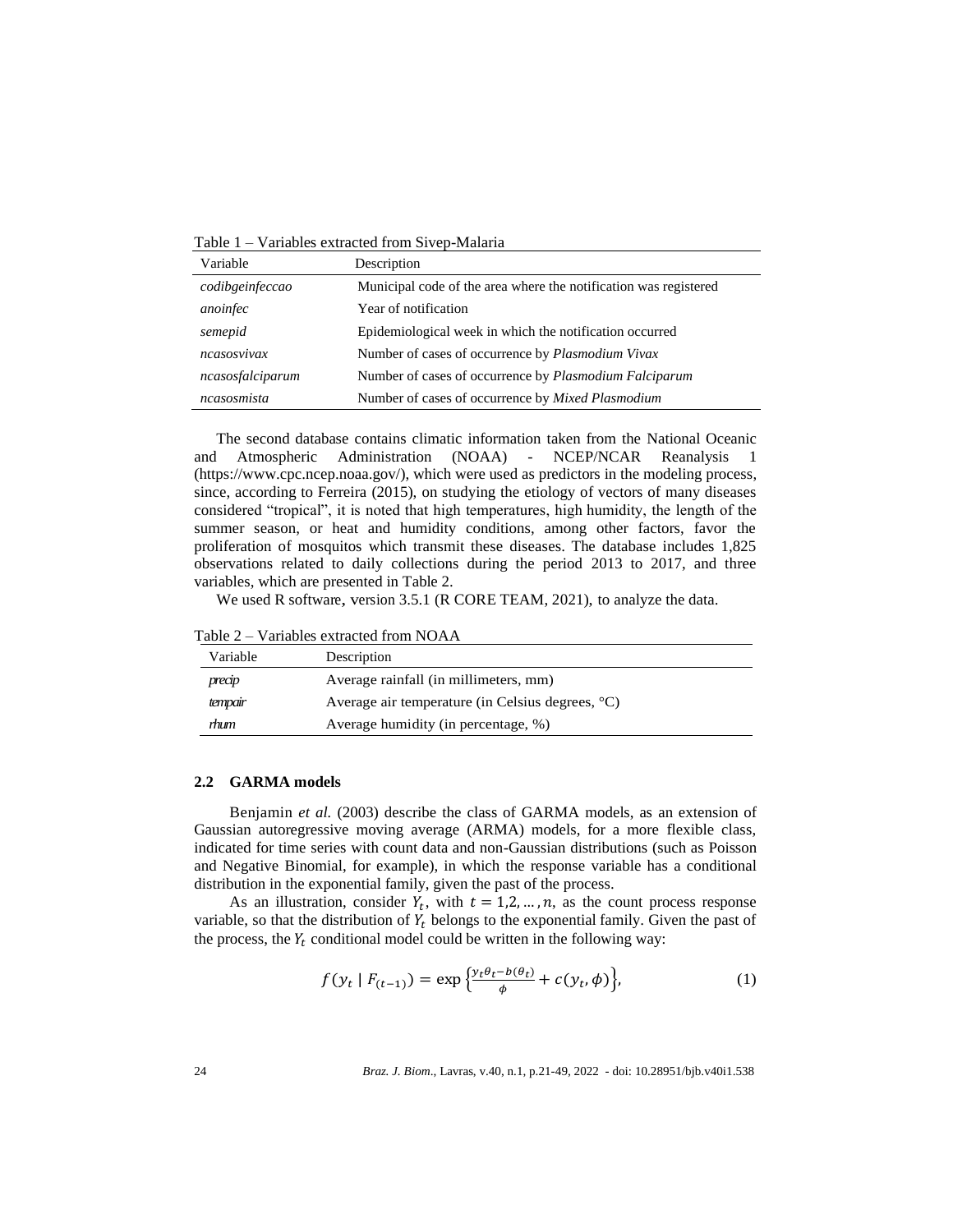where *t* represents time;  $F_{(t-1)} = (y^{(t-1)}, \mathbf{x}^{(t)})$ , with  $y^{(t-1)}$  representing the past of the count process,  $x^{(t)}$  a *p*-dimensional vector of exogenous covariates which were observed at the time *t*;  $\theta_t$  is the canonical parameter;  $\phi$  is the dispersion or scale parameter;  $b(\cdot)$  and  $c(\cdot)$  are known functions, which vary in accordance with the distribution of probability associated with  $Y_t$ .

In addition to the random component, represented by  $Y_t$ , there are two essential components in the GARMA model composition: the systematic component and the link function. The systematic component (or linear predictor) is the linear combination of the predictor variables with their respective effects, being expressed by:

$$
\eta_t = \beta_0 + \sum_{j=1}^p \beta_j x_j + \tau_t, \quad \text{or also,} \quad \eta_t = x^T \beta + \tau_t,
$$

where  $\mathbf{x} = (1, x_1, x_2, ..., x_p)^\text{T}$  is the vector of explanatory variables; in other words, every  $x_j$  represents the predictor variable of the model, with  $j = 1, 2, ..., p; \beta = (\beta_0, \beta_1, \beta_2)$  $\ldots$ ,  $\beta_p$ )<sup>T</sup> denotes the vector of model coefficients; details of  $\tau_t$  will be demonstrated below.

In order to relate the linear predictor to the average of  $Y_t$ , the link function is used, which is monotonous and distinguishable, and denoted by  $g(\cdot)$ . Thus,

$$
g(\mu_t) = \eta_t = \mathbf{x}^{\mathrm{T}} \boldsymbol{\beta} + \tau_t , \qquad (2)
$$

where  $\tau_t = \sum_{j=1}^p \lambda_j$  $\sum_{j=1}^{p} \lambda_j \left[ g(y_{t-j}) - x_{t-j}^{\mathrm{T}} \beta \right] + \sum_{r=1}^{q} \gamma_r \left[ g(y_{t-r}) - \eta_{t-r} \right]$ represents the

autoregressive moving average term.

The estimation of the GARMA model is carried out using the classical method of maximum likelihood; for further details, consult Benjamin *et al.* (2003). The parameters *p* and *q* are selected by an analysis of autocorrelation and partial autocorrelation functions, in addition to the Akaike information criterion (AIC) (AKAIKE, 1977), or Bayesian information criterion (BIC) (SCHWARZ, 1978). The tscount package function *tsglm*(·) (LIBOSCHIK *et al.*, 2017) may be used in R software to adjust the GARMA models.

In the GARMA models, the forecasts *h* steps ahead (in other words,  $\hat{y}_{t+h}$ ) are obtained through recursive forecasting by the linear predictor of each model (ANDRADE, 2016), in which non-observed values are replaced by their respective onestep ahead forecasts.

The ideal one-step ahead predictor,  $\hat{y}_{t+1}$  for  $y_{t+1}$ , is obtained considering the past of the process until moment *t*, and possible covariates collected at moment *t+*1. Therefore, the conditional expected value,  $\hat{y}_{t+1} = E[y_{t+1} | F_{t+1}]$ , is obtained through Equation (1). The *predict*( $\cdot$ ) function is used in R software.

#### **2.2.1 Poisson GARMA**

A specific case in GARMA models is when we associate Poisson distribution to the random component, which is very common when the variable to be investigated is a count that has an average equal, or very close, to the variance.

In other words,  $Y_t | F_{(t-1)}$  is a variable with Poisson distribution, with a  $\mu_t$  average. As demonstrated in Equation (1), its probability function can be expressed as: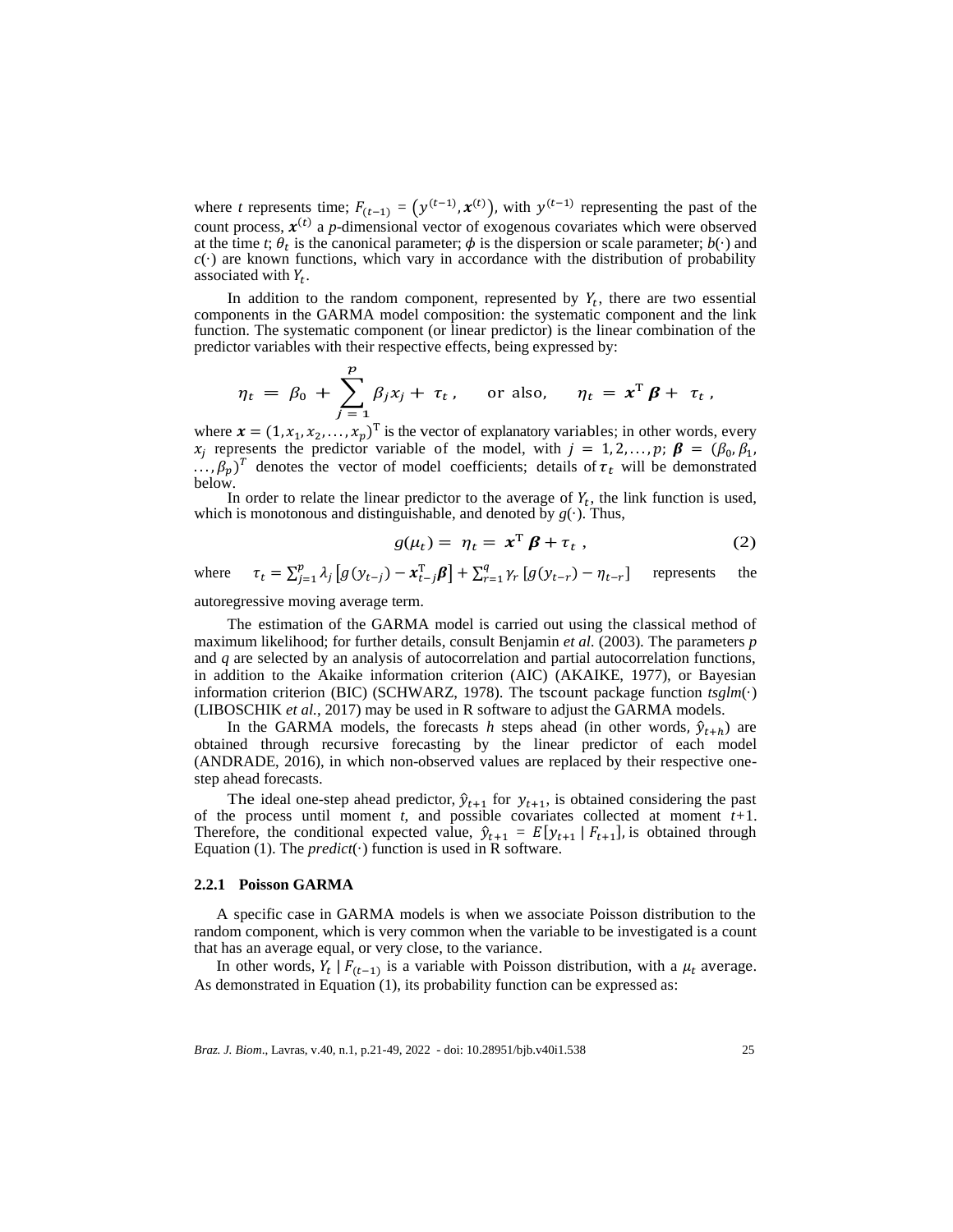$$
f(y_t | F_{(t-1)}) = \exp\{y_t \log(\mu_t) - \mu_t - \log(y_t!)\},
$$

where  $\phi = 1$ ,  $\theta_t = \log(\mu_t)$ ,  $b(\theta_t) = \exp\{\theta_t\}$  e  $c(y_t, \phi) = -\log(y_t!)$ . Using the canonical link function, i.e., the logarithmic function, the linear predictor may be represented, as demonstrated in Equation (2), by:

$$
\log(\mu_t) = \alpha_0 + \sum_{j=1}^p \lambda_j [\log(y_{t-j}^*)] + \sum_{r=1}^q \gamma_r [\log(y_{t-r}^*) - \log(\mu_{t-r})],
$$

where  $y_{t-j}^* = \max\{y_{t-j}, c\}$ ,  $0 < c < 1$ .

#### **2.2.2 Negative Binomial GARMA**

Another specific case of GARMA models takes place when we associate the Negative Binomial (NB) distribution with the random component, which is indicated when the variable to be investigated is an overdispersed count, i.e., with a higher variance than mean.

Let  $Y_t \mid F_{(t-1)}$  be a variable with NB(k,  $\mu_t$ ) distribution. As demonstrated in Equation (1), the probability function may be expressed as:

$$
f(y_t \mid F_{(t-1)}) = \exp\left\{y_t \log\left(\frac{\mu_t}{\mu_t + k}\right) + k \log\left(\frac{k}{\mu_t + k}\right) + \log\left(\frac{\Gamma(k + y_t)}{\Gamma(1 + y_t)\Gamma(k)}\right)\right\}
$$

where  $\phi = 1$ ,  $\theta_t = \log \left( \frac{\mu_t}{\mu_t + \mu_t} \right)$  $\left(\frac{\mu_t}{\mu_t + k}\right)$ ,  $b(\theta_t) = -k \log \left(\frac{k}{\mu_t + k}\right)$  $\frac{k}{\mu_t + k}$  e  $c(y_t, \phi) = \log \left( \frac{\Gamma(k + y_t)}{\Gamma(1 + y_t)\Gamma(k)} \right)$  $\frac{\Gamma(\kappa+y_t)}{\Gamma(1+y_t)\Gamma(k)}$ ). In addition,  $\Gamma(s) = \int_0^\infty x^{s-1} e^{-x} dx$  represents the gamma function.

Using the logarithmic link function (canonical), the linear predictor shown in Equation (2), may be represented by:

$$
\log\left(\frac{\mu_t}{\mu_t + k}\right) = \alpha_0 + \sum_{j=1}^p \lambda_j \left[\log(y_{t-j}^*)\right] + \sum_{r=1}^q \gamma_r \left[\log(y_{t-r}^*) - \log(\mu_{t-r})\right],
$$

where  $y_{t-j}^* = \max\{y_{t-j}, c\}$ ,  $0 < c < 1$ .

## **2.2.3 Multicollinearity**

Multicollinearity is a term used in literature to indicate the existence of a correlation between two (or more) predictor variables inserted in a multiple regression model. In many cases, it becomes a problem since it indicates a violation of the assumption of independence between these variables, thereby impacting the parameter estimates. Thus, it is suggested that only the covariates that present a variance inflation factor (VIF) (BELSLEY *et al.*, 1980) of less than 10 are maintained in the analysis (AKINWANDE *et al.*, 2015). The VIF is calculated as shown in Equation (3):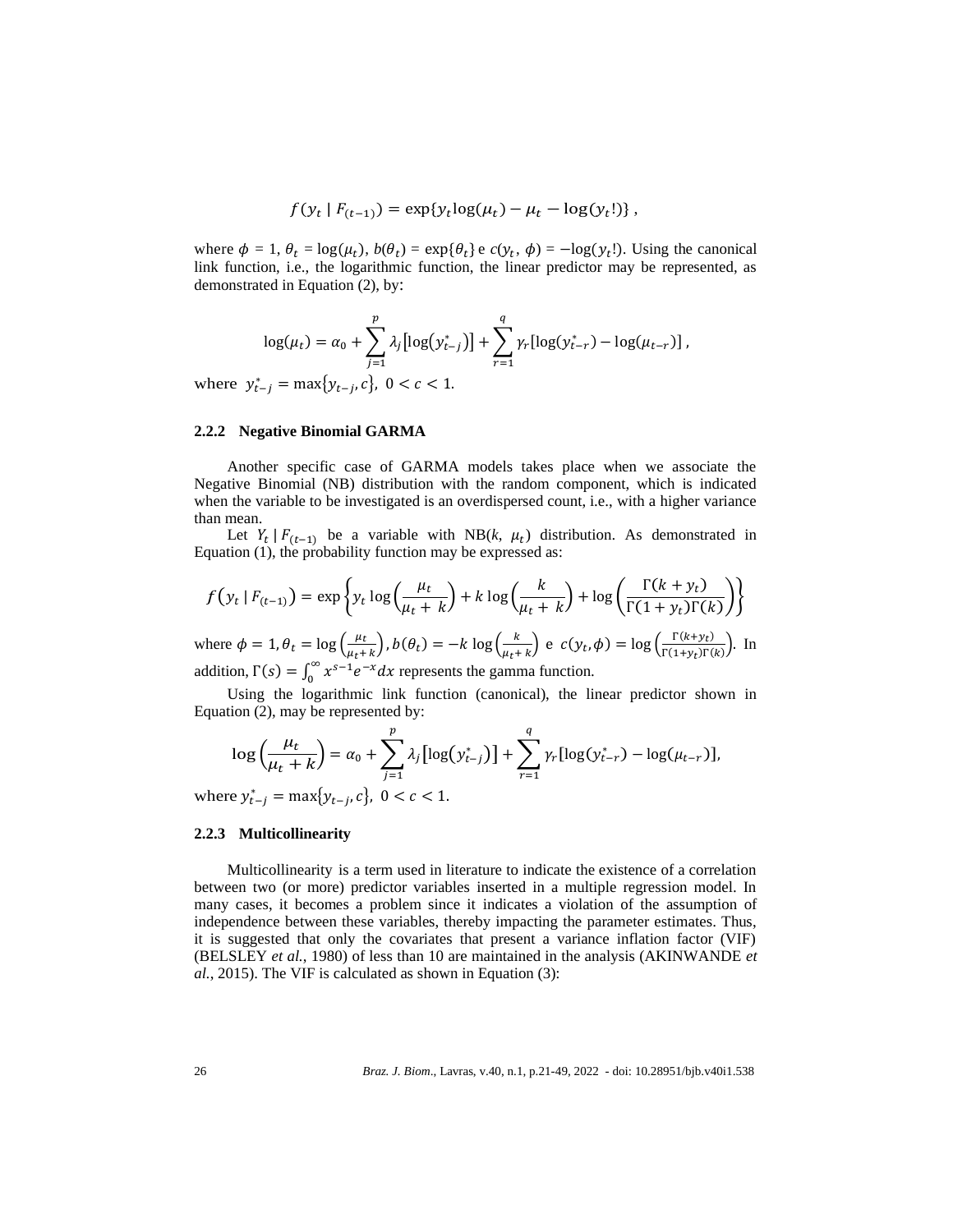$$
VIF_j = \frac{1}{1 - R_j^2}, \qquad j = 1, 2, \dots, p,
$$
\n(3)

where  $R_j^2$  is the coefficient of determination of the model adjusted for the *j*-th variable, i.e., it represents the proportion of the variability in data (response variable) which is explained by this model.

#### **2.3 Residual control charts and the forecast of new process observations**

Two control chart proposals are considered in this research. The first is the control chart for autocorrelated data (MONTGOMERY, 2019), applied to the residuals of the adjusted time series model, which aims to obtain/calculate the control limits and then identify any possible observations outside these thresholds (phase 1 of the analysis). The second proposal involves use of the control chart to monitor any new observations of the response of interest, i.e., with regards to monitoring future process observations (phase 2 of the analysis), which will enable any possible outbreaks or epidemics in the context of application to malaria, and other infectious diseases, to be detected in advance. According to Montgomery (2019), phases 1 and 2 of applying the control charts have different objectives. In phase 1, also called retrospective analysis, the history of the process until the period of interest is analyzed, constructing control limits (called "trial control limits"), to determine if the process was under statistical control during the period of time in which the data was collected, and to see if these estimated limits may be established to monitor future production. On the other hand, in phase 2, also called prospective analysis, the control chart is used to monitor any future observations of the process, with the limits established in phase 1 as its base.

The origin of the residual control chart dates to work by Mandel (1969) and Haworth (1996), which considered the adjustment of simple and multiple linear regression models, respectively. Within the context of autocorrelated data, the use of this SPC tool has been gaining ground and importance in literature (for example, see NOSKIEVICOVÁ, 2009; BISRI and SINGGIH, 2018). The main idea of this technique is to use the residuals of the proposed model as a variable to be monitored. This procedure has a number of advantages, such as: (i) the residuals are uncorrelated; (ii) the control limits obtained are constant; (iii) it is easy to interpret; and (iv) it assists in visualizing the behavior of the series presented.

In their simplest form, the residuals are called "ordinary", and obtained by the differences between the values observed and those estimated (or predicted) by the model:  $e_t = y_t - \hat{y}_t$ , for  $t = 1, 2, ..., n$ .

Some authors suggest modifying these residuals (standardized and studentized residuals), and working with other types, such as the randomized quantile (PARK *et al.*, 2020) and deviance residuals (SKINNER *et al.,* 2003).

In this research, the variables to be monitored are the standardized Anscombe residuals (ANSCOMBE, 1953; MCCULLAGH and NELDER, 1989), which have approximate normality (even with very small sample sizes) and behavior similar to deviance residuals (cf. PIERCE and SCHAFER, 1986) as the main characteristics. These standardized residuals may be calculated as follows: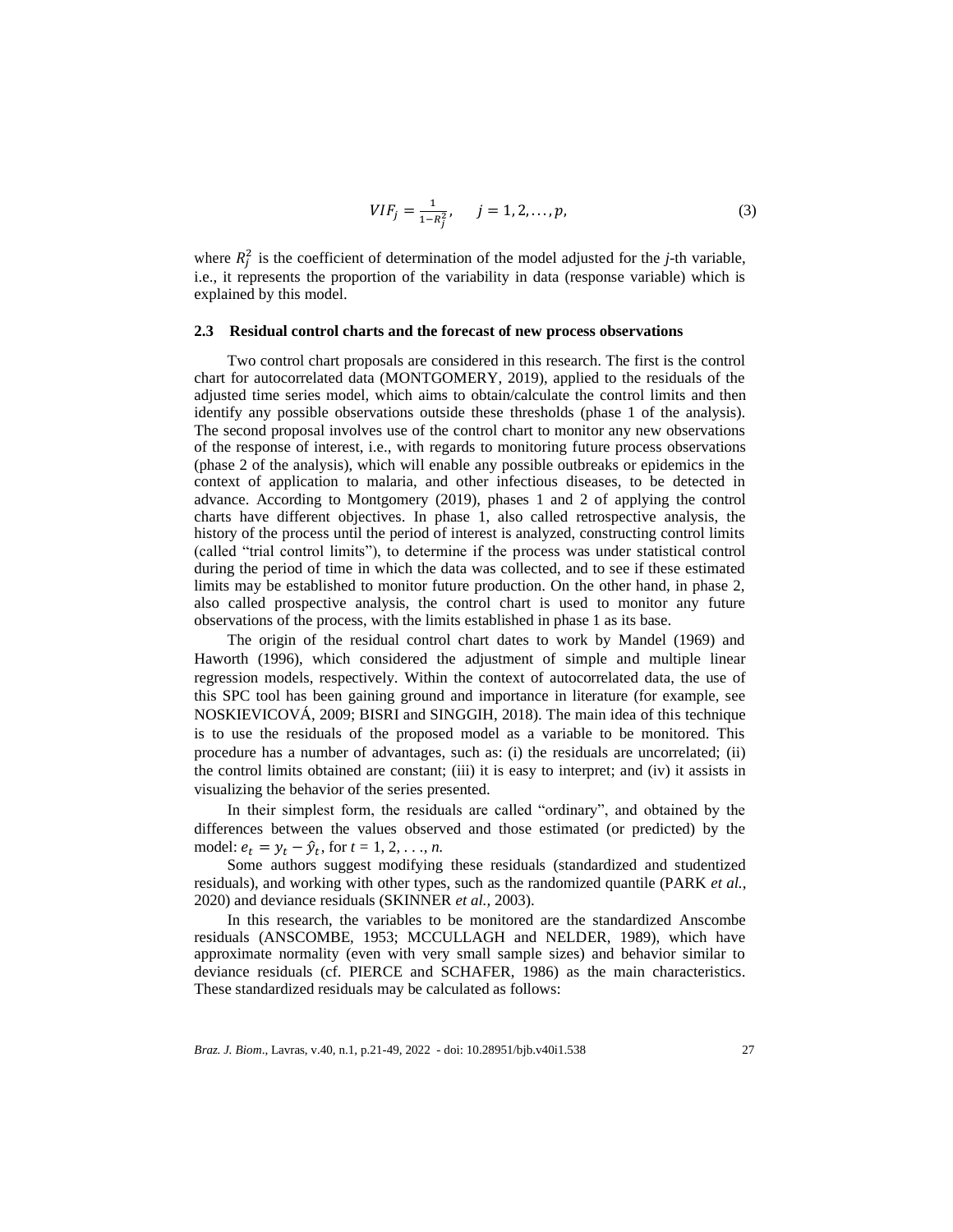$$
e_t^{Ansc,p} = \frac{\frac{3}{\hat{\sigma}^2} (1 + y_t \hat{\sigma}^2)^{\frac{2}{3}} - (1 + \hat{y}_t \hat{\sigma}^2)^{\frac{2}{3}} + 3 \left( y_t^{\frac{2}{3}} - \hat{y}_t^{\frac{2}{3}} \right)}{2 (\hat{y}_t + \hat{y}_t^2 \hat{\sigma}^2)^{\frac{1}{6}}}, \quad t = 1, 2, ..., n,
$$

where  $\hat{\sigma}$  represents the estimate of the standard deviation  $\sigma$  (unknown), and  $\hat{y}_t$  the estimated value for the model at moment *t.*

In the resulting control chart, the central line (CL) is equal to zero, since it is the value expected for the sum of the residuals of a model whose assumptions have not been violated; and the lower and upper control limits (LCL and UCL, respectively) are calculated based on Normal (or Gaussian) distribution. The expressions to obtain these limits are:

$$
LCL = -w * \sigma, \quad CL = 0 \quad \text{and} \quad UCL = w * \sigma,
$$
 (4)

where *w* represents the distance between the control limits and CL ( $w = 3$  is usually adopted, which corresponds to the usual three-sigma limits); and  $\sigma$  is the standard deviation (unknown) of the residuals, which may be replaced by the standard deviation  $\hat{\sigma}$  calculated (or estimated) from the data available (in particular, it assumes a value equal to 1, since they are standardized residuals). In this case, estimates of the control limits presented in Equation (4) are also obtained.

Described in Montgomery (2019), the control chart to monitor future observations of the process is an empirical procedure, based on the EWMA control chart for autocorrelated data, which combines information on the state of statistical control, and the process dynamic in a single graphic tool. Constructed from the model proposed (adjusted), its CL is defined based on forecasts obtained and the control limits (LCL and UCL) are based on the forecast error variance. Consequently, it is possible to make forecasts on the monitored variable, since the chart is constructed according to the model proposed. Therefore, the occurrence of atypical and/or undesirable phenomena can be predicted. The CL, LCL and UCL estimates can be obtained, as presented in Equation (5):

$$
LCL_{t+h} = \hat{y}_{t+h} - w\hat{\sigma}_{\hat{y}_{t+h}}, CL_{t+h} = \hat{y}_{t+h} \text{ and } UCL_{t+h} = \hat{y}_{t+h} + w\hat{\sigma}_{\hat{y}_{t+h}}, (5)
$$

where *t* represents the moment at which the observation was collected; *h* is the number of steps ahead in which the forecast will be carried out;  $\hat{y}_{t+h}$  denotes the value (response) estimated by the model at the moment  $t + h$ ; and  $\hat{\sigma}_{\hat{y}_{t+h}}$  is the standard deviation estimate of the response predicted at the moment  $t + h$ .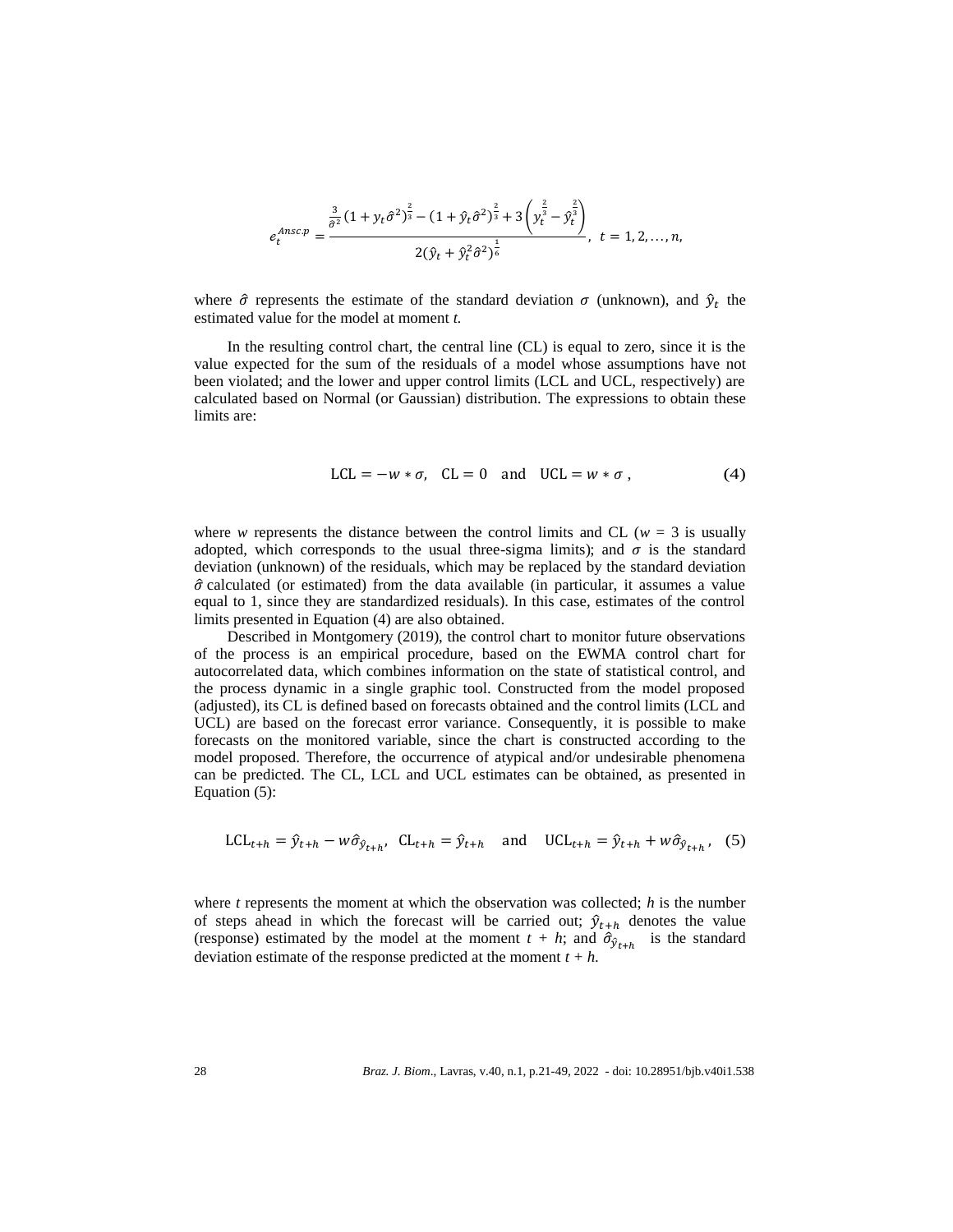## **3. Results and discussion**

In this section, we present and discuss the main results obtained from application of the statistical techniques described above (Sections 2.2 and 2.3) to a real data set containing information on notifications of malaria cases in the states of the Legal Amazon region (Section 2.1). In particular, construction of control limits for the proposed charts will be carried out based on a  $6\sigma$  quality policy, i.e., considering  $w = 3$ , or also the probability of a type I error (false alarm or false positive) equal to  $\alpha =$ 0.0027. Therefore, although the process is under statistical control, an out of control sign will be observed for every  $1/\alpha = 1/0.0027 \approx 370$  samples, on average (MONTGOMERY, 2019). The ratio (or measure)  $1/\alpha$  is well known in literature on SPC as the average run length (ARL). It is important to highlight that in the following analysis, *Falciparum* and *Mista* were considered *Falciparum* malaria, due to the similarity in behavior and form of treatment.

## **3.1 Descriptive analysis**

Initially, a descriptive analysis was carried out, with the aim of studying the behavior of *Vivax* and *Falciparum* malaria notifications, separately, by Legal Amazon state, and also to identify the municipalities which would be maintained to apply the models proposed, since the interest resides in defining an epidemic threshold, and the absence of notifying the disease is not an interesting factor to be taken into consideration. The state of Tocantins was not considered in the analysis process, since there was only one malaria notification in 2015. Therefore, it was removed, since it did not contain the information required to construct the time series.

Table 3 provides the number of malaria cases notified between 2013 and 2017, according to Sivep-Malaria, and the quantity of municipalities that registered occurrences of the disease. A decline in the total number of notifications is observed until 2016, followed by a large increase in 2017; similar behavior is observed for the notifying municipalities. It should be highlighted that during 2017 there was an increase in the incidence of diseases such as dengue, zika and chikungunya, which have the *Aedes aegypti* mosquito as the vector. Another important factor, which is related to the number of malaria cases notified, was the immigration movement encouraged by the new Migration Law proposed through Bill PLS 288/2013, sanctioned on May 24, 2017.

| Year | No. Notifications | No. Municipalities |
|------|-------------------|--------------------|
| 2013 | 169,196           | 361                |
| 2014 | 138,925           | 319                |
| 2015 | 137,931           | 288                |
| 2016 | 121,155           | 268                |
| 2017 | 189,191           | 282                |

Table 3 - Number of total cases of malaria reported in the Legal Amazon region (period 2013-2017)

Source: Sivep-Malaria.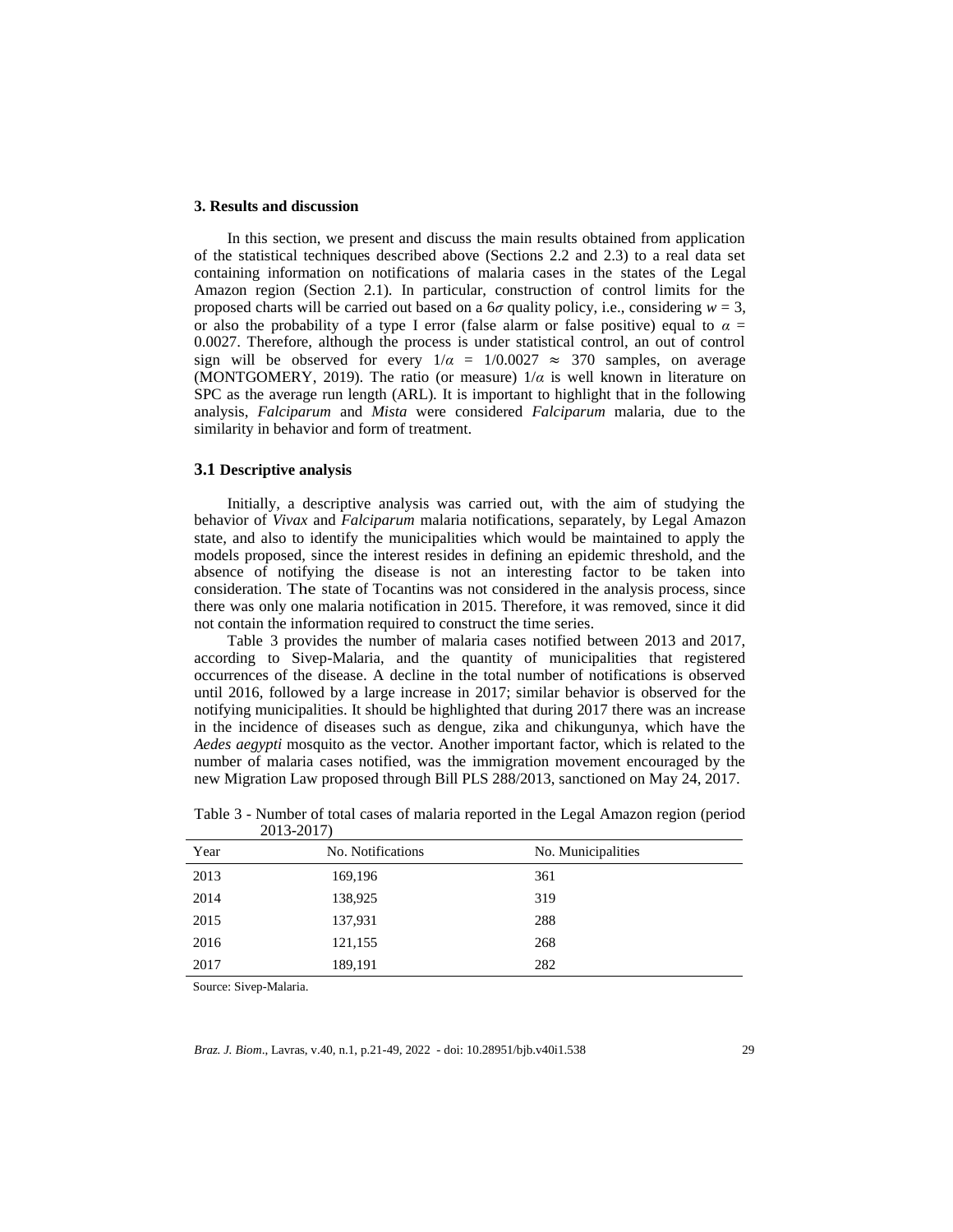A selection of municipalities within each state in the region (except for Tocantins) was then carried out. The proportion of notifications was calculated in every municipality, in relation to its respective state, and the values obtained were then classified in descending order. The municipalities that jointly accumulated 50% of the cases notified were then selected to continue with the analysis. Table 8 (see Appendix A) presents the municipal codes of the municipalities selected to form the series of notifications of *Vivax* and *Falciparum* malaria cases. It was observed that at least one municipality was maintained for the years under analysis for the states of Acre, Maranhão, Mato Grosso and Rondônia.

Table 4 displays the number of notifications of *Vivax* and *Falciparum* malária cases registered by state and year in the Brazilian Legal Amazon region. From an analysis of the results, it is observed that the state of Maranhão presented the lowest number of cases of the disease, while the state of Amazonas registered the highest number, with this behavior being observed for both types of malaria. With the exception of Rondônia, all the states presented a decline in notifications between 2013 and 2016, followed by an increase in *Vivax* malaria in 2017. It was noted that four states (Acre, Amapá, Maranhão and Roraima) had an increase in the number of *Falciparum* malaria cases in 2016.

|             | n-<br>Vivax |        |        |        |        | Falciparum |       |                |                |       |
|-------------|-------------|--------|--------|--------|--------|------------|-------|----------------|----------------|-------|
| State/Year  | 2013        | 2014   | 2015   | 2016   | 2017   | 2013       | 2014  | 2015           | 2016           | 2017  |
| Acre        | 13.416      | 11.730 | 10,729 | 15,101 | 16,365 | 6,278      | 5,449 | 3,109          | 3.611          | 4.525 |
| Amapá       | 6.373       | 5.535  | 5.105  | 4,322  | 6.692  | 812        | 407   | 245            | 698            | 538   |
| Amazonas    | 36.153      | 30.596 | 36.824 | 24,113 | 41,217 | 4,524      | 4,432 | 3,398          | 1.757          | 4.084 |
| Maranhão    | 232         | 321    | 92     | 56     | 165    | 28         | 8     | $\overline{2}$ | 5              | 11    |
| Mato Grosso | 539         | 817    | 1.023  | 439    | 460    | 150        | 12    | 10             | $\overline{c}$ | 2     |
| Pará        | 8.805       | 3.743  | 3,699  | 6,297  | 17.641 | 3.955      | 1,145 | 811            | 433            | 442   |
| Rondônia    | 8.349       | 5,308  | 2.767  | 2,283  | 2,214  | 387        | 854   | 565            | 506            | 489   |
| Roraima     | 2.232       | 2.672  | 3.143  | 2,597  | 5.366  | 169        | 221   | 73             | 300            | 75    |

Table 4 - Number of total cases of malaria of the types Vivax and Falciparum, reported in the states of the Legal Amazon region (period 2013-2017)

Source: Sivep-Malaria.

Following selection of the municipalities, the data was aggregated by epidemiological weeks (according to the notification calendar provided by the National Notifiable Diseases Information System - SINAN), thereby constructing the time series, with a total of 261 points (or observations) per state, which are displayed in Figures 1 and 2.

As demonstrated in Figure 1, which depicts the time series of *Vivax* malaria cases, the Legal Amazon states do not have identical behavior for this form of the disease, and the following is highlighted: Amazonas and Amapá, which present seasonal behavior during the years studied, with the former experiencing peaks half way during the year (between weeks 20 and 30), while the latter displays peaks at the end of the year (between weeks 40 and 48); Pará and Roraima display little variability in the number of notifications between 2013 and 2016, but register an expressive increase in 2017;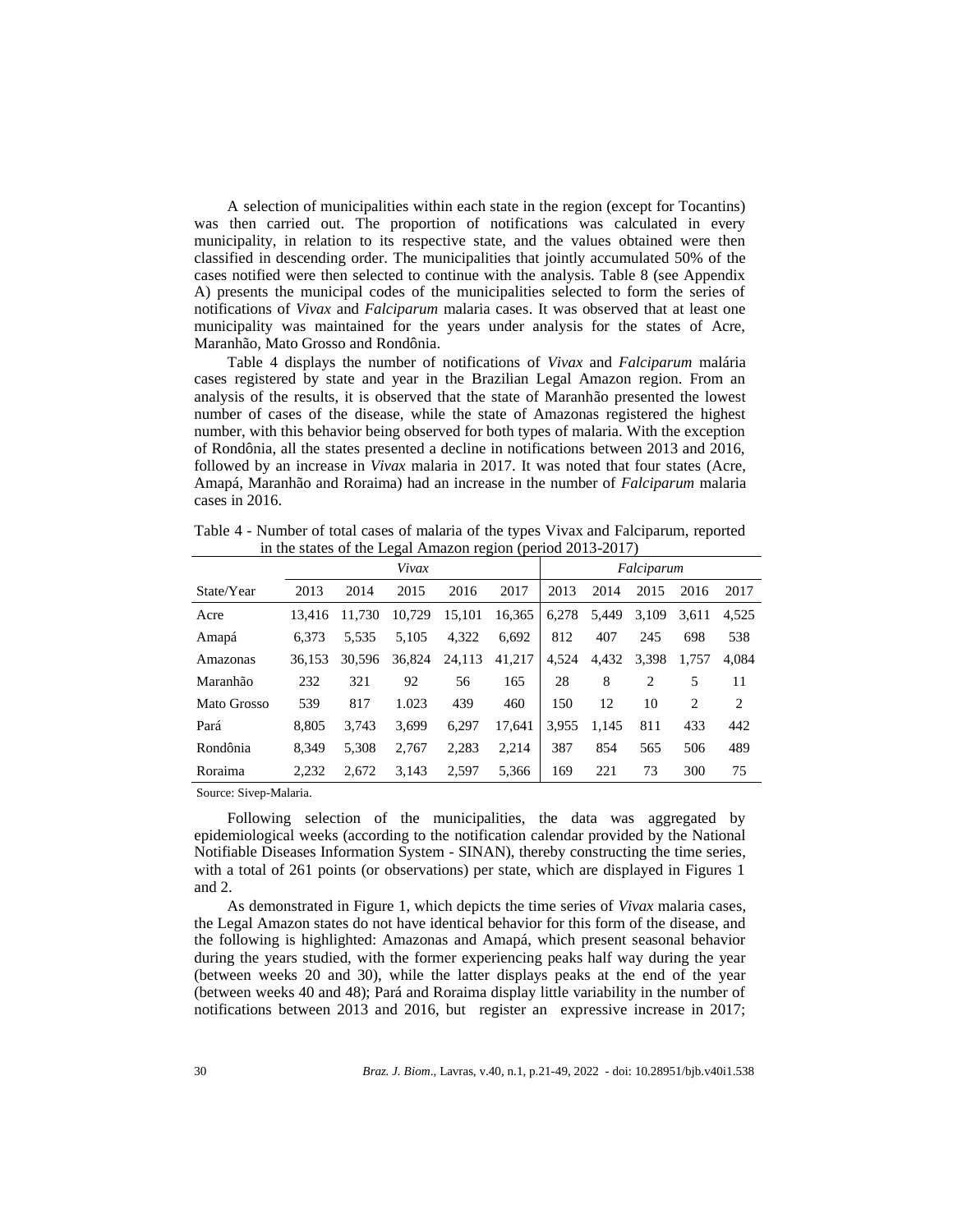lastly, there was a decline in the number of occurrences registered in Rondônia during this five-year period.



Figure 1 – Time series of *Vivax* malaria cases, by state in the Legal Amazon region (period 2013- 2017).

Figure 2 shows the time series of *Falciparum* malaria cases in the states of the region under study, highlighting the following results: the states of Maranhão and Mato Grosso registered very few occurrences and for some weeks (between 2014 and 2017), they did not notify any cases of this form of the disease; in the states of Amazonas and Acre, there was a decline in the number of cases in 2015 and 2016, followed by an increase in 2017.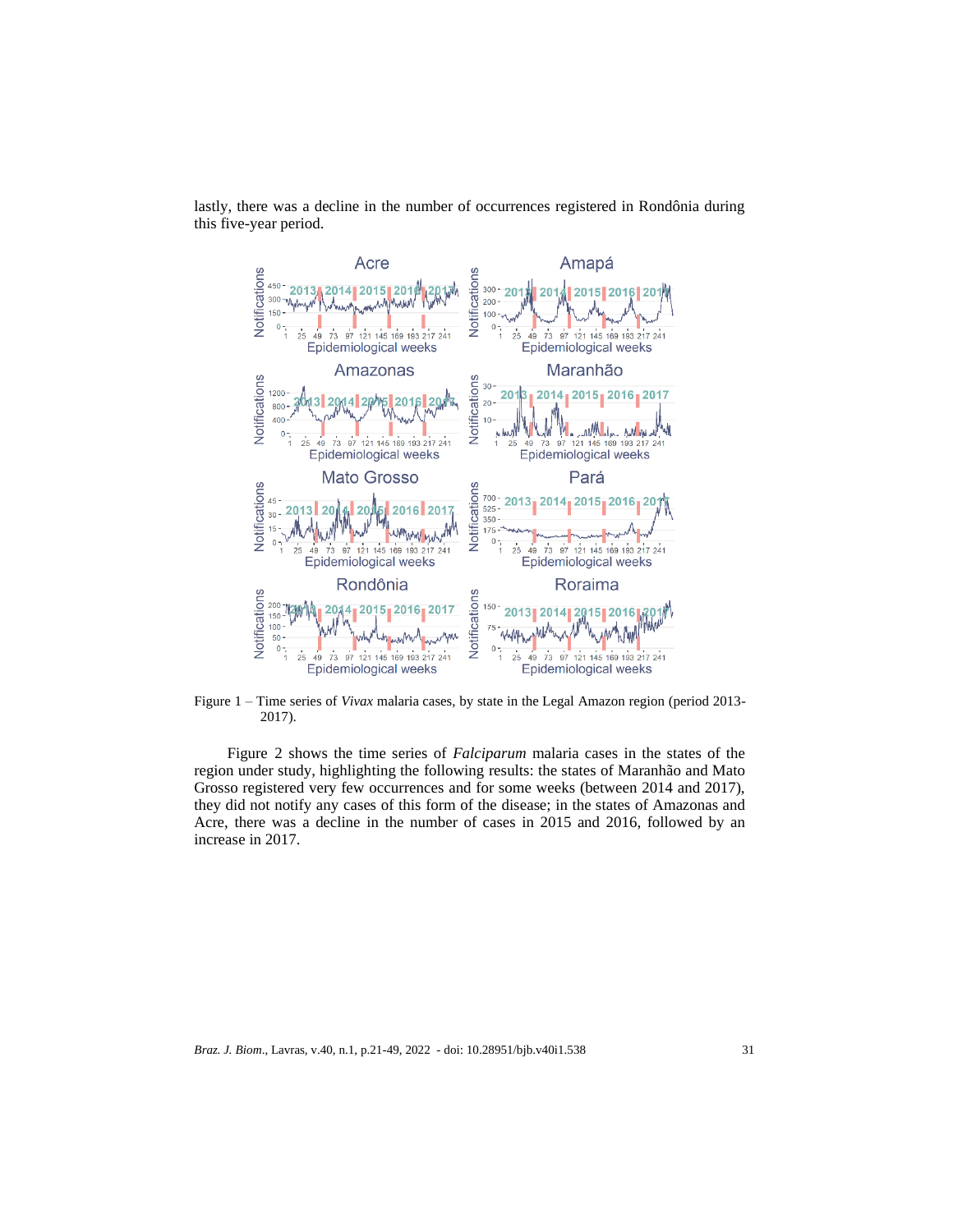

Figure 2 – Time series of *Falciparum* malaria cases, by state in the Legal Amazon region (period 2013-2017).

In a more detailed comparison between Figures 1 and 2, a higher number of notifications for *Vivax* malaria cases is observed in all the states of the Legal Amazon region. This result is expected since this form of the disease occurs on Brazilian territory with greater frequency. For the state of Acre, *Vivax* malaria presents similar behavior during the years analyzed, demonstrating little variability; for *Falciparum* malaria, a decline in the notification of cases for 2015 and 2016 is observed, but this increases once more in 2017. The state of Amapá displays seasonal behavior during the years studied for *Vivax* malaria, while very few occurrences are registered for *Falciparum* during this period. The state of Amazonas displays seasonal behavior for *Vivax* (over this five-year period) and *Falciparum* malaria (only between 2013 and 2014, followed by a decline between 2015 and 2016). Maranhão is the state that presents the lowest number of records for both types of malaria: for *Vivax*, it displays a decline after 2014, while there are no *Falciparum* notifications in many epidemiological weeks (between 2014 and 2017). The states of Mato Grosso and Maranhão also present a decline in *Vivax* malaria between 2016 and 2017, while there are almost no *Falciparum* records of occurrences between 2014 and 2017, considering that no cases of the disease were notified in many epidemiological weeks. In turn, Pará displays the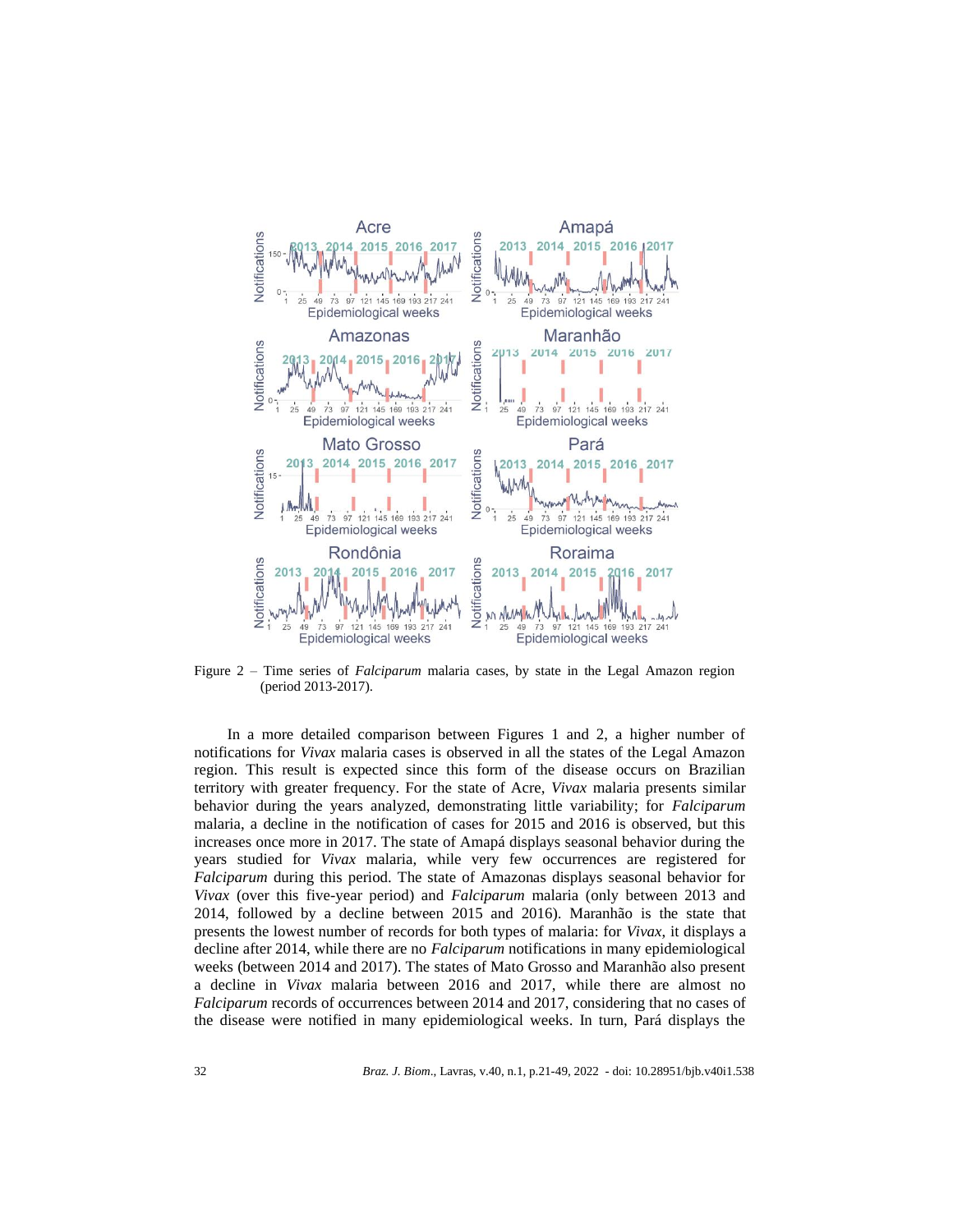opposite behavior for the two types of malaria studied: while *Vivax* retains a low variability between 2013 and 2016, followed by an increase in 2017, *Falciparum* registers a decline between 2013 and 2014, maintaining low variability between 2015 and 2017. The state of Rondônia demonstrates a decrease in the number of *Vivax* notifications; there is similar behavior for *Falciparum* over the years analyzed, except for 2014, when there is an increase in the number of cases of this form of the disease. Lastly, the state of Roraima registers an increase in the number of *Vivax* malaria notifications for 2017, while there is an increase in *Falciparum* variability in 2016, when an increase in case notifications also occurs.

#### **3.2 Analysis and modeling the time series**

With the assistance of the descriptive analysis carried out in the previous section, we were able to identify that there was an absence of notifications of malaria cases in some states in various epidemiological weeks, for at least one of the forms of the disease studied, causing inflation or an excess of zeros. Therefore, these states were excluded in the final analysis, with only Acre, Amapá, Amazonas and Rondônia remaining. There is adequate treatment for this type of data in literature, considering time series models for excess zeros (or zero inflation) in count data (YANG, 2012; QI *et al.*, 2019), but working with this approach is not within the scope of this study. In addition, due to the limitations of this article, only the results obtained for the state of Amazonas are presented, and those for the other three states can be found in the attachment available at: https://est.ufba.br/sites/est.ufba.br/files/anexo-artigo\_tcc.pdf.

The holdout validation technique was utilized, so that observations for the period 2013-2016 are used to form the training group, and the remainder for 2017, to make up the test group. This method has proven useful in the process of model construction and validation (TANTITHAMTHAVORN *et al.*, 2016).

Figure 3 presents the time series of *Vivax* malaria case notifications, and their respective autocorrelation and partial autocorrelation functions for the state of Amazonas (period between 2013 and 2016). The behavior described in these plots indicates the presence of a seasonal component, which was taken into consideration during the modeling process.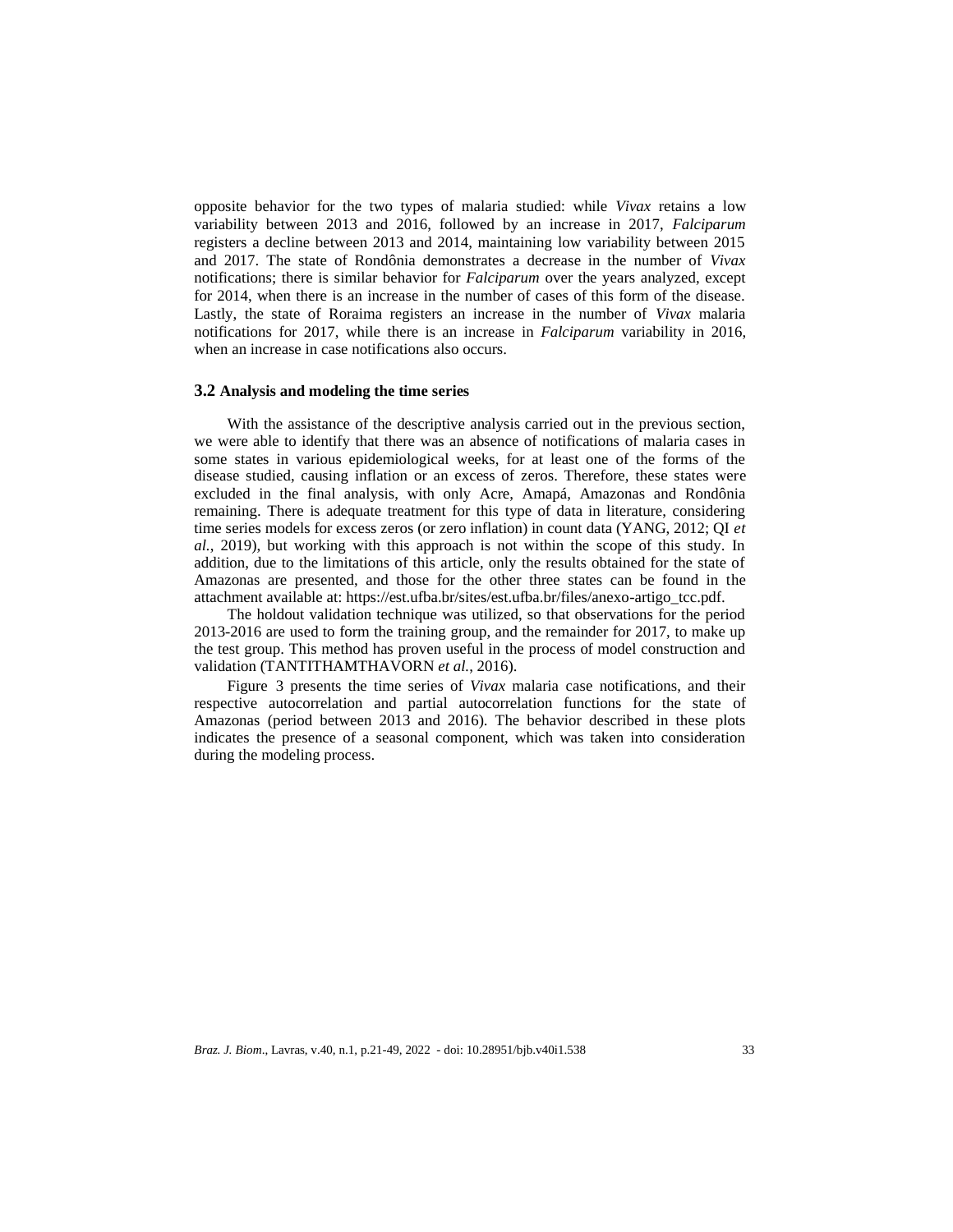

Figure 3 – (A) Time series; (B) autocorrelation plot; (C) partial autocorrelation plot; (D) periodogram, for *Vivax* malaria in the state of Amazonas (period 2013-2016).

Figure 4 displays the behavior of the series of notifications of *Falciparum* malaria cases, and their respective autocorrelation and partial autocorrelation functions. The standard observed in these plots suggests the presence of seasonality, also with *Vivax* malaria. Therefore, this component was taken into consideration in the modeling process.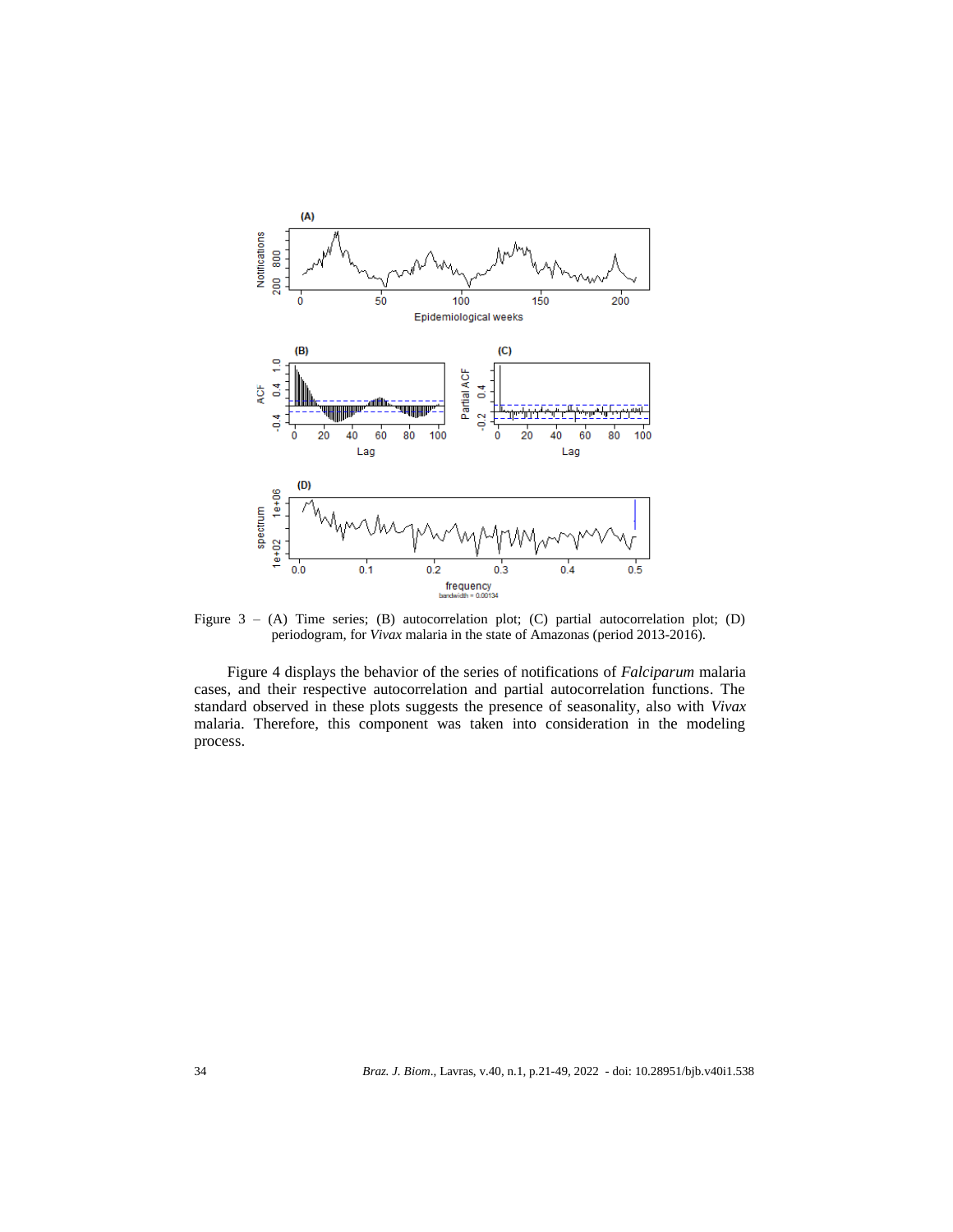

Figure  $4 - (A)$  Time series; (B) autocorrelation plot; (C) partial autocorrelation plot; (D) periodogram, for *Falciparum* malaria in the state of Amazonas (period 2013-2016).

Table 5 presents the AIC measurements calculated to assist in identifying the time terms for the models adjusted to the series of *Vivax* and *Falciparum* malaria cases. The selection, based on the periodogram (Figures  $3(D)$  and  $4(D)$ ), and removal of the seasonal effect, were the stages required to detect the time terms. Thus, the ARMA(1,1) and ARMA(2,1) models were selected for *Vivax* and *Falciparum* malaria, respectively, since they have lower AIC values. Nevertheless, the ARMA(1,1) model was also selected for *Falciparum*, since there are fewer parameters to be estimated.

| Vivax     |          | Falciparum |          |  |  |  |
|-----------|----------|------------|----------|--|--|--|
| Model     | AIC      | Model      | AIC      |  |  |  |
| ARMA(1,0) | 2,509.20 | ARMA(1,0)  | 1,843.97 |  |  |  |
| ARMA(2,0) | 2,508.16 | ARMA(2,0)  | 1.829.91 |  |  |  |
| ARMA(1,1) | 2,507.86 | ARMA(1,1)  | 1,825.09 |  |  |  |
| ARMA(2,2) | 2,509.69 | ARMA(2,1)  | 1.823.99 |  |  |  |
| ARMA(3,0) | 2,509.83 | ARMA(2,2)  | 1,826.89 |  |  |  |

Table 5 – AIC values for the fitted models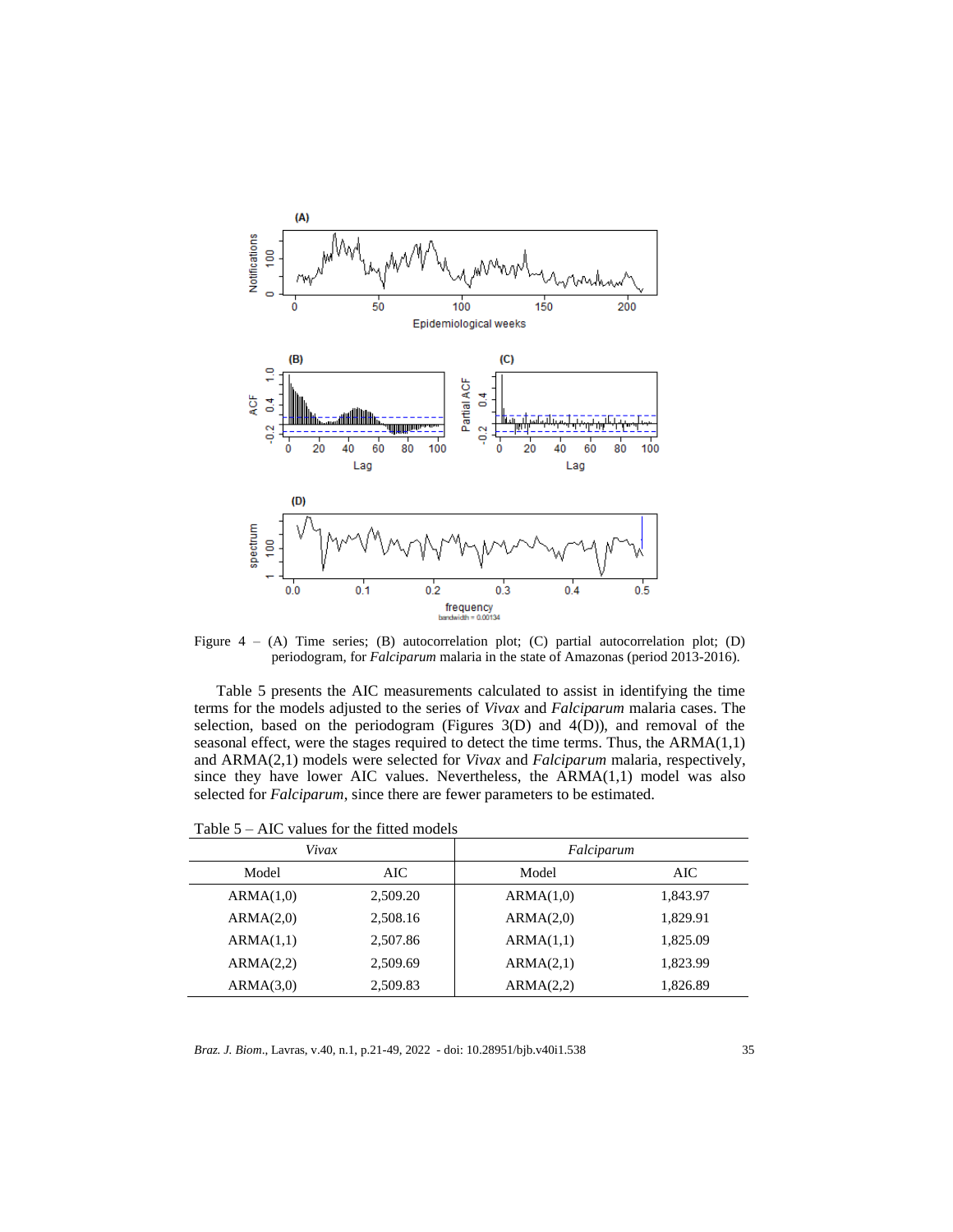The approach proposed in this study was then applied, based on adjustment of the GARMA model, in which the Poisson and Negative Binomial distributions were considered for the two series of malaria notifications. The following were used as predictor variables: average rainfall (in mm), average humidity (in %), and average air temperature (in  $\rm{^{\circ}C}$ ), in which the multicollinearity between them was tested. Thus, the covariates that presented a VIF higher than 10 were excluded from the analysis, as described in Section 2.2.3.

These variables are influential on the number of malaria cases, since they affect development of the disease vector. However, since they are expressed in distinct units of measurement, there was a need to transform these quantities, in which use of the logarithmic function (base *e*) was selected, with the value of 0.001 ("offset") added to the records (purely for mathematical reasons) whose originally observed data was equal to zero. This transformation aims to reduce the effect of different magnitudes between the units of scale of the data observed.

For the two series of malaria cases, the presence of multicollinearity was detected, which led to the removal of the humidity variable from analysis (with a VIF of 93.07 and 30.25 for *Vivax* and *Falciparum*, respectively).

Time and seasonal components were included for both series. The Wald test (WALD, 1943) was applied, where the variables which were statistically significant at the level of 5% for the model to continue, were verified. In addition, the precision of the estimates and residual behavior were also evaluated, with removal of the variables.

Following adjustment of the GARMA models, a diagnostic analysis was carried out, and scoring rules calculated, in order to identify which model better adjusted to the data in each time series. According to Gneiting *et al.* (2007), the model with the lowest scorings is preferable/most appropriate.

Figure 5 displays the results of the diagnostic analysis of the GARMA models adjusted to the data of the series of *Vivax* malaria cases for the state of Amazonas. It is observed that there is no serial correlation that has not been contained by the Negative Binomial GARMA model, as shown in the residual autocorrelation plot (Figure 5(A)). In addition, the Negative Binomial GARMA model was more precise for the estimates obtained, in line with the marginal calibration plot (Figure 5(B)), and there was a better probabilistic calibration of the predictive distribution, considering that the Probability Integral Transform (PIT) histogram (Figure 5(C)-(D)) better addresses uniformity. For further information on the marginal calibration plot and PIT histogram, see Gneiting *et al.* (2007) and Czado *et al.* (2009), respectively. The same behavior was observed in the diagnostic analysis of the GARMA models adjusted to the time series of *Falciparum* malaria cases (see Figure 9, Appendix B).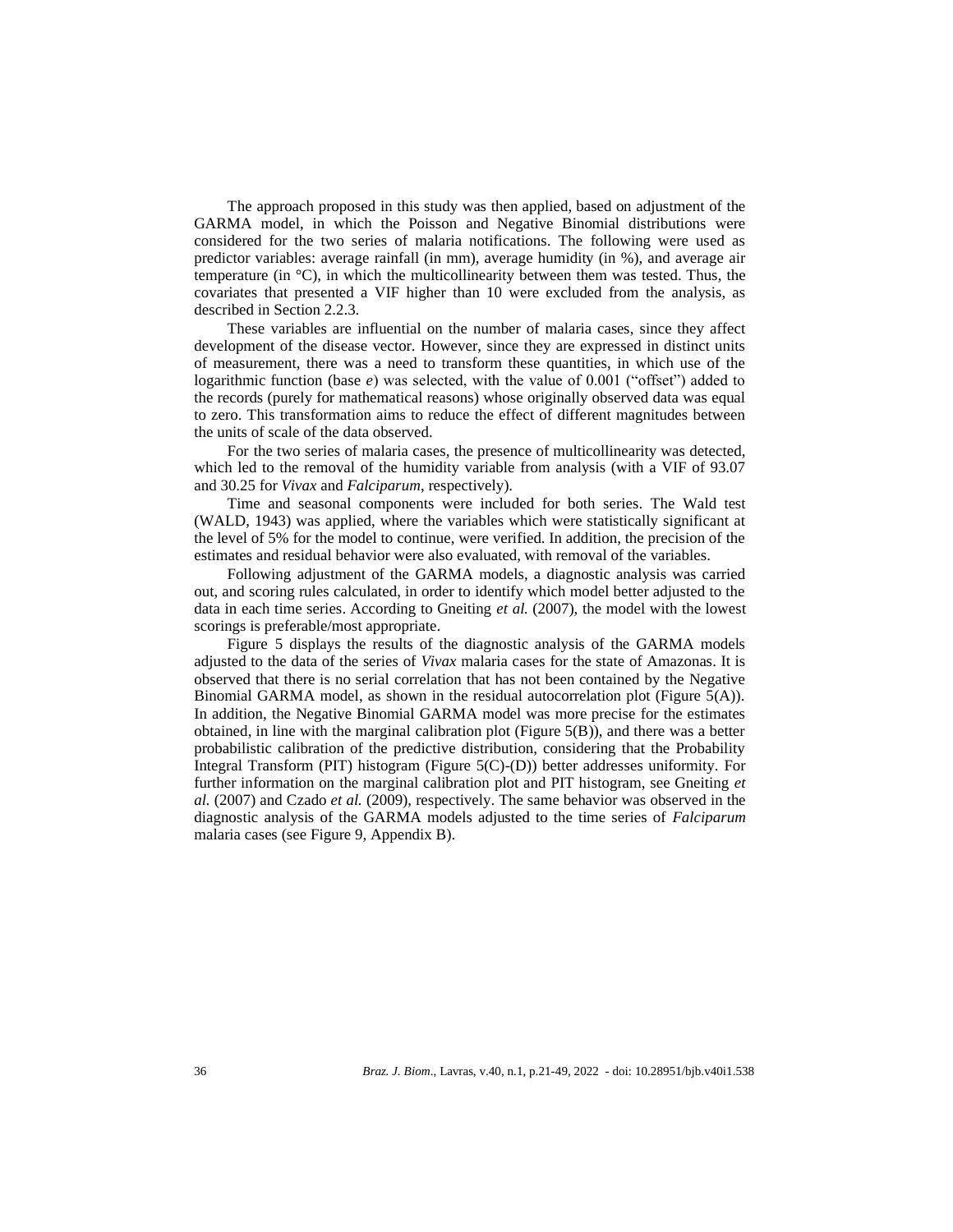

Figure 5 – Diagnostic analysis of the Poisson GARMA and Negative Binomial GARMA models fitted to the series of *Vivax* malaria cases. (A) Autocorrelation plot of residuals; (B) marginal calibration plot; (C) PIT histogram for the adjusted Poisson GARMA model; (D) PIT histogram for the adjusted Negative Binomial GARMA model.

Analyzing the results (scoring rules) presented in Table 6, it is observed that the Negative Binomial GARMA model is most appropriate for both time series of malaria cases, being indicated by six scoring rules for *Vivax*, and all of the rules for *Falciparum*.

| Rule             | Vivax     |          | Falciparum |         |  |
|------------------|-----------|----------|------------|---------|--|
|                  | Poisson   | NB.      | Poisson    | NB      |  |
| Logarithmic      | 17.57     | 5.96     | 7.01       | 4.34    |  |
| <b>Ouadratic</b> | 0.00      | 0.00     | 0.00       | $-0.02$ |  |
| Spherical        | $-0.05$   | $-0.06$  | $-0.09$    | $-0.13$ |  |
| Rankprob         | 77.48     | 46.77    | 14.58      | 10.69   |  |
| Dawseb           | 32.68     | 10.13    | 11.85      | 6.91    |  |
| <b>Normsq</b>    | 26.30     | 0.97     | 7.70       | 0.98    |  |
| <i>Sgerror</i>   | 17,236.26 | 9,123.38 | 601.32     | 379.85  |  |

Table 6 – Scoring rules for the fitted GARMA models

Note: NB = Negative Binomial.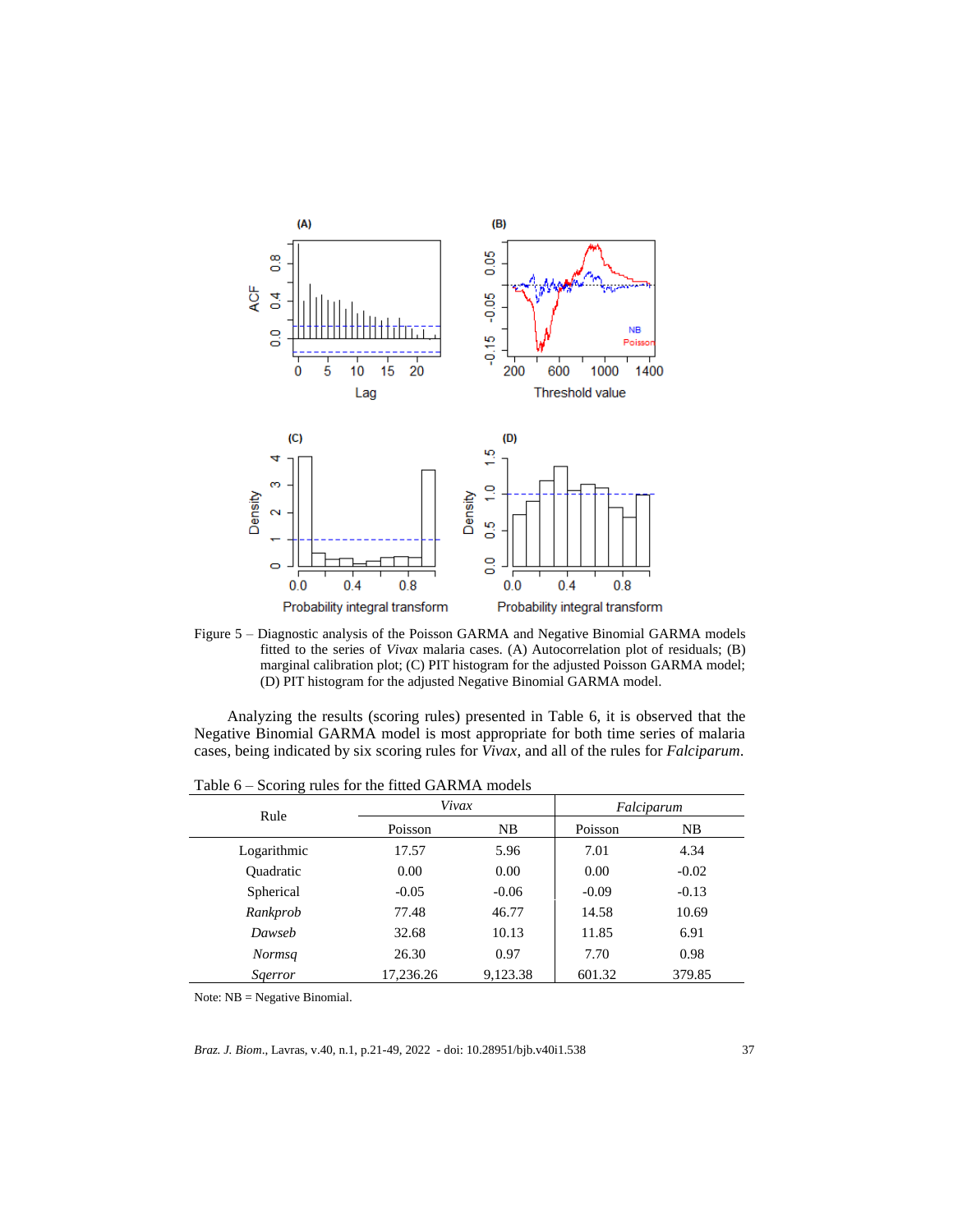Thus, the estimates (point and interval) of the parameters of the Negative Binomial GARMA models adjusted to the series of *Vivax* and *Falciparum* malaria cases are presented in Table 7. It is observed that the overdispersion coefficient  $\sigma^2$ , which is related to the dispersion parameter  $\phi$  of the Negative Binomial distribution by  $\sigma^2 = 1/\phi$ , presented a higher value for *Vivax* malaria when compared with *Falciparum* (37.04 versus 12.05).

|              |          |       |          |          | Falciparum |       |          |          |
|--------------|----------|-------|----------|----------|------------|-------|----------|----------|
| Parameter    |          |       | 95%      | 95%      |            |       | 95%      |          |
|              | Estimate | S.E.  | L.L.     | U.L.     | Estimate   | S.E.  | L.L.     | 95% U.L. |
| $\alpha_0$   | 1.326    | 0.375 | 0.590    | 2.062    | 0.902      | 0.199 | 0.511    | 1.293    |
| $\lambda_1$  | 0.835    | 0.078 | 0.683    | 0.987    | 0.784      | 0.048 | 0.690    | 0.878    |
| $\gamma_1$   | $-0.047$ | 0.095 | $-0.234$ | 0.139    |            |       |          |          |
| Temperature  | 0.005    | 0.044 | $-0.081$ | 0.090    |            |       | -        | -        |
| $\beta_{s1}$ | $-0.066$ | 0.024 | $-0.114$ | $-0.018$ | $-0.076$   | 0.035 | $-0.145$ | $-0.006$ |
| $\beta_{s2}$ | 0.048    | 0.018 | 0.014    | 0.083    | 0.053      | 0.032 | $-0.010$ | 0.117    |
| φ            | 0.027    |       |          |          | 0.083      |       |          |          |

Table 7 – Estimation results of the Negative Binomial GARMA models fitted to the series of *Vivax* and *Falciparum* malaria cases

Note: S.E. = Standard Error, L.L. = Lower Limit,

U.L. = Upper Limit,  $\alpha_0$ = Intercept,

 $\lambda_1$  = autoregressive coefficient,

 $\nu_1$  = moving average coefficient,

 $\beta_{si}$  = seasonality coefficient, *i* = 1, 2.

## **3.3 Monitoring and forecasting new cases of the disease**

Following definition of the final GARMA models (Negative Binomial GARMA for both series of malaria cases), the residual control charts of these models were constructed, in order to verify if the processes in question are under statistical control (phase 1 or retrospective analysis).

Figure 6(A) displays the control chart for the residuals of the Negative Binomial GARMA model adjusted to the series of *Vivax* malaria cases. From this chart, it is verified that the process is under statistical control, considering that no point exceeded the control limits.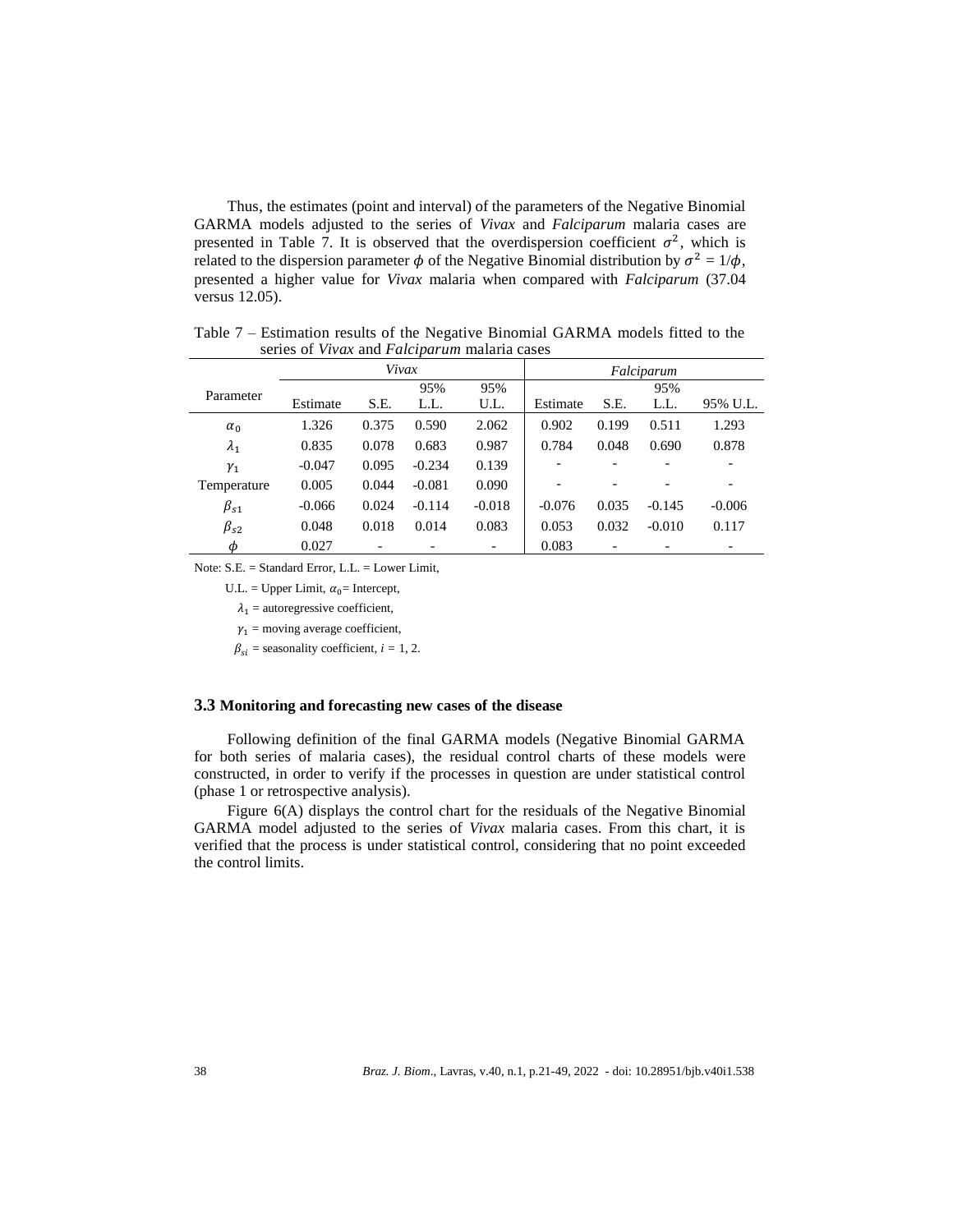

Figure 6 – Control charts for the residuals of the Negative Binomial GARMA models fitted to the malaria cases series of the types: (A) *Vivax*; (B) *Falciparum*.

Figure 6(B) shows the control chart for the residuals of the Negative Binomial GARMA model adjusted to the series of *Falciparum* malaria cases. It is observed that this process is out of statistical control, since one point exceeded the control limits, indicating a possible outbreak of *Falciparum* malaria in the state of Amazonas.

Forecasts (of the number of cases of the two series of the disease) were then made, considering five steps ahead (in other words, five epidemiological weeks). The control limits to monitor future observations of the two processes in question, were calculated according to a quality policy  $6\sigma$  ( $w = 3$  or, equivalently,  $\alpha = 0.0027$ ). In addition, the behavior of these processes was verified, with the insertion of new observations of the test set (2017), compared with the  $3<sup>rd</sup>$  quartile charts (phase 2 of the analysis, or monitoring). Proposed by Braz (2005) in a study which had the objective of the early detection of malaria epidemics in the Legal Amazon region, this type of control chart is currently used by the MS to monitor and control malaria.

As shown in Figure 7, the process related to the number of *Vivax* malaria cases will be out of statistical control, according to the two methodologies used: the Negative Binomial GARMA model (Figure  $7(A)$ ) and  $3<sup>rd</sup>$  quartile method (Figure 7(B)), considering that some observations exceeded the control limits established. Under the approach of the Negative Binomial GARMA model, only the number of cases in epidemiological week 1 exceeded the UCL, indicating a possible outbreak. In relation to the approach of the 3<sup>rd</sup> quartile method, the lack of statistical control for epidemiological weeks 1-5 was signaled, which is indicative of a possible future *Vivax* malaria epidemic in the state of Amazonas.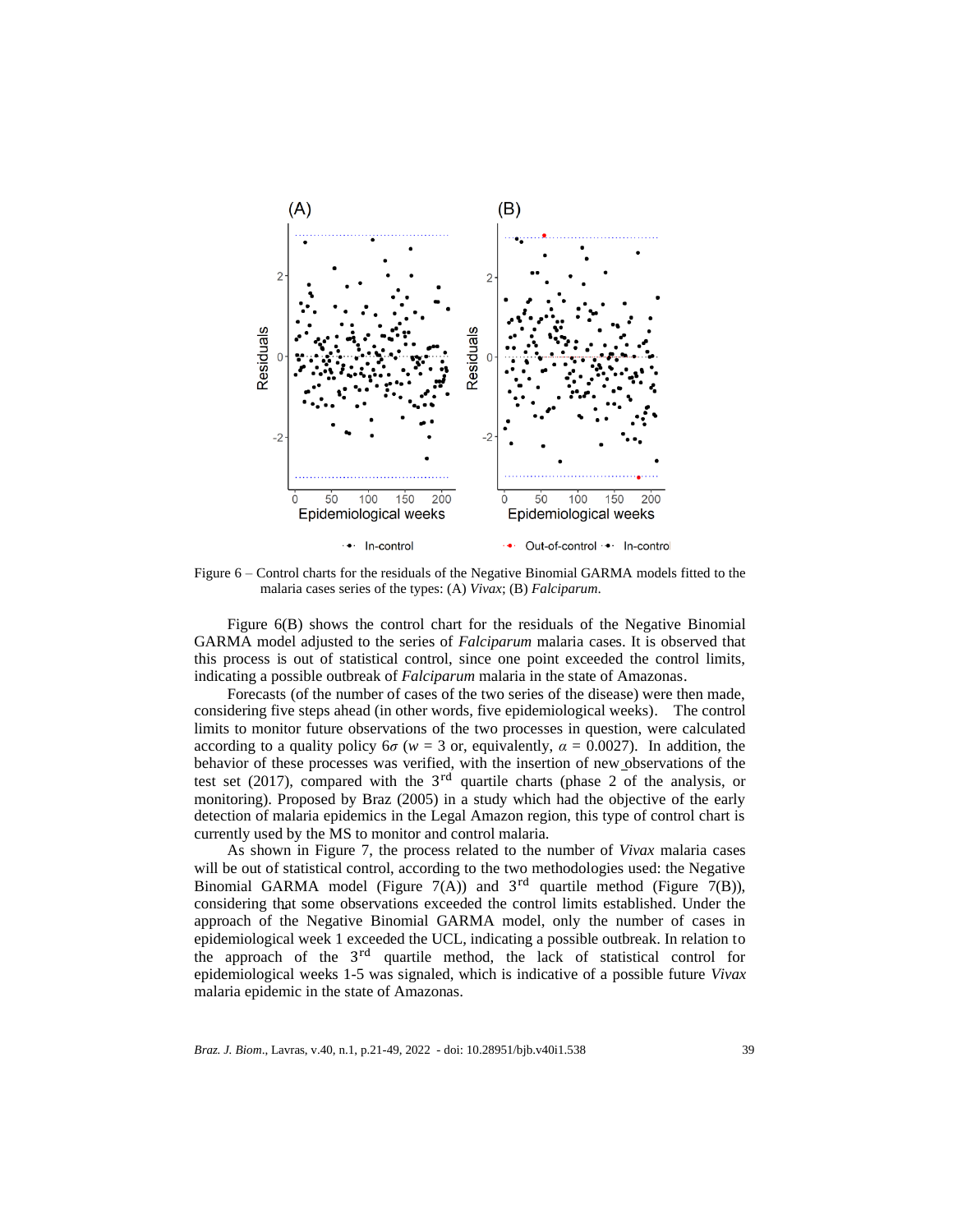

Figure 7 – Control charts for monitoring future observations of the process regarding *Vivax*-type malaria: (A) Negative Binomial GARMA model; (B) 3<sup>rd</sup> quartile method.

In Figure 8, it is observed that the process related to the number of *Falciparum* malaria cases will be out of statistical control according to the 3<sup>rd</sup> quartile method. Under the approach of the Negative Binomial GARMA model (Figure  $8(A)$ ), the lack of statistical control for the five following epidemiological weeks was not signaled. While in the approach of the  $3<sup>rd</sup>$  quartile method (Figure 8(B)), epidemiological weeks 1-2 and 5 were detected as a possible future *Falciparum* malaria epidemic in the state of Amazonas.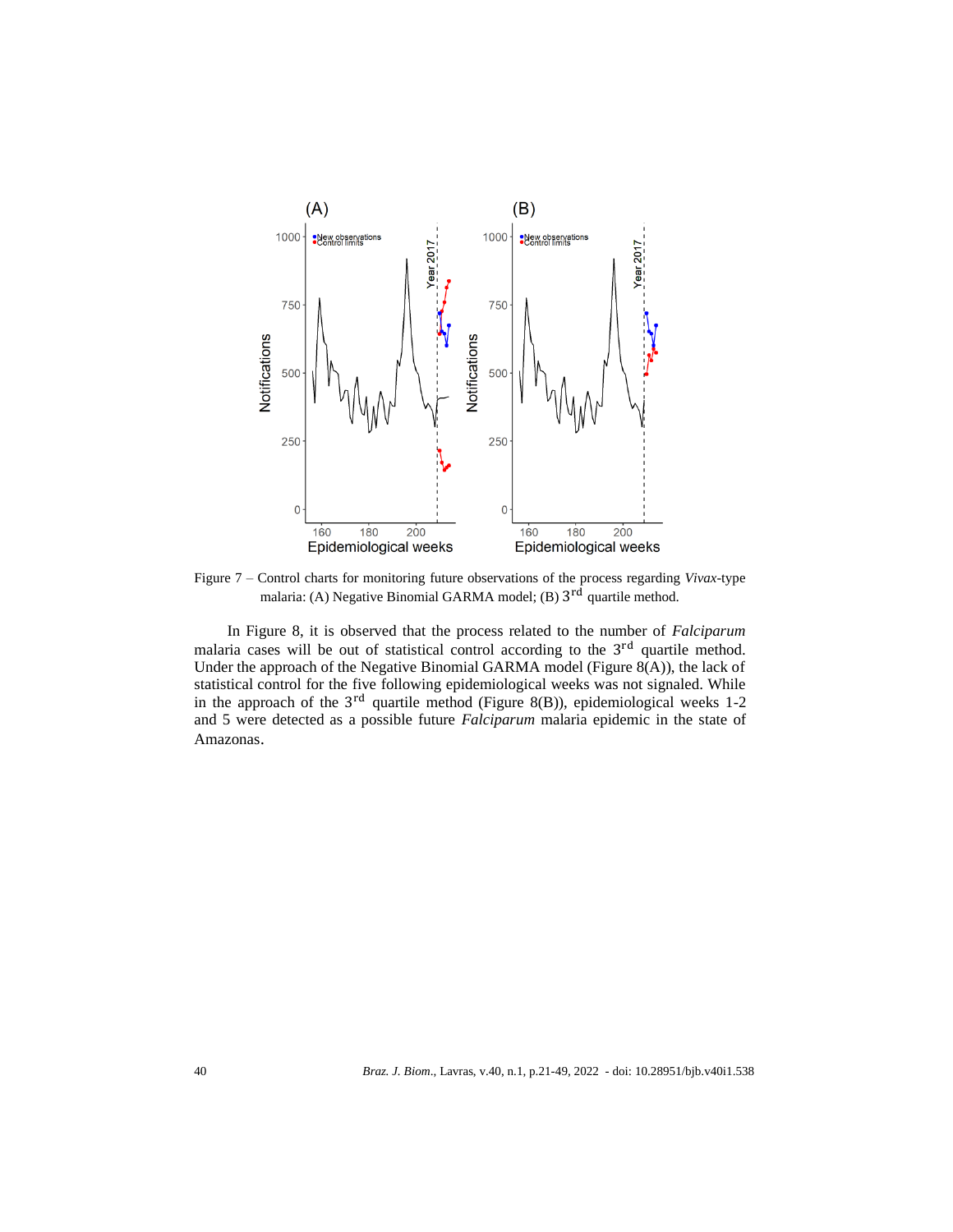

Figure 8 – Control charts for monitoring future observations of the process regarding *Falciparum*type malaria: (A) Negative Binomial GARMA model; (B) 3<sup>rd</sup> quartile method.

It is interesting to observe that the chart to monitor future observations of the process, based on the Negative Binomial GARMA model, presents the UCL and LCL, considering that the latter is also of major relevance, since although it does not identify possible outbreaks/epidemics, it may indicate a possible underreporting of cases, since the values observed are lower than that estimated for the LIC. When inserting new observations, it is important to review the model, in order to attain more precise forecasts. In addition, we recommend not forecasting many steps ahead, since the forecasts are obtained based on an estimate of the previous observation, and for every estimate there is an associated error, which tends to rise as the number of forecasts is added, thereby making them less accurate.

## **Conclusions**

In the first instance, modeling for discrete count data with a time dependence structure for the number of *Vivax, Falciparum* and *Mista* malaria cases (separately) in the Legal Amazon region of Brazil was addressed in this research. The use of GARMA models for these time series of discrete data (counts) was then proposed, observing that the Negative Binomial distribution adjusted more adequately, when compared to the Poisson distribution, since the former was able to consider the overdispersion present.

Application of the control chart for GARMA model residuals in phase 1 (retrospective analysis), was shown to be appropriate, considering that the process of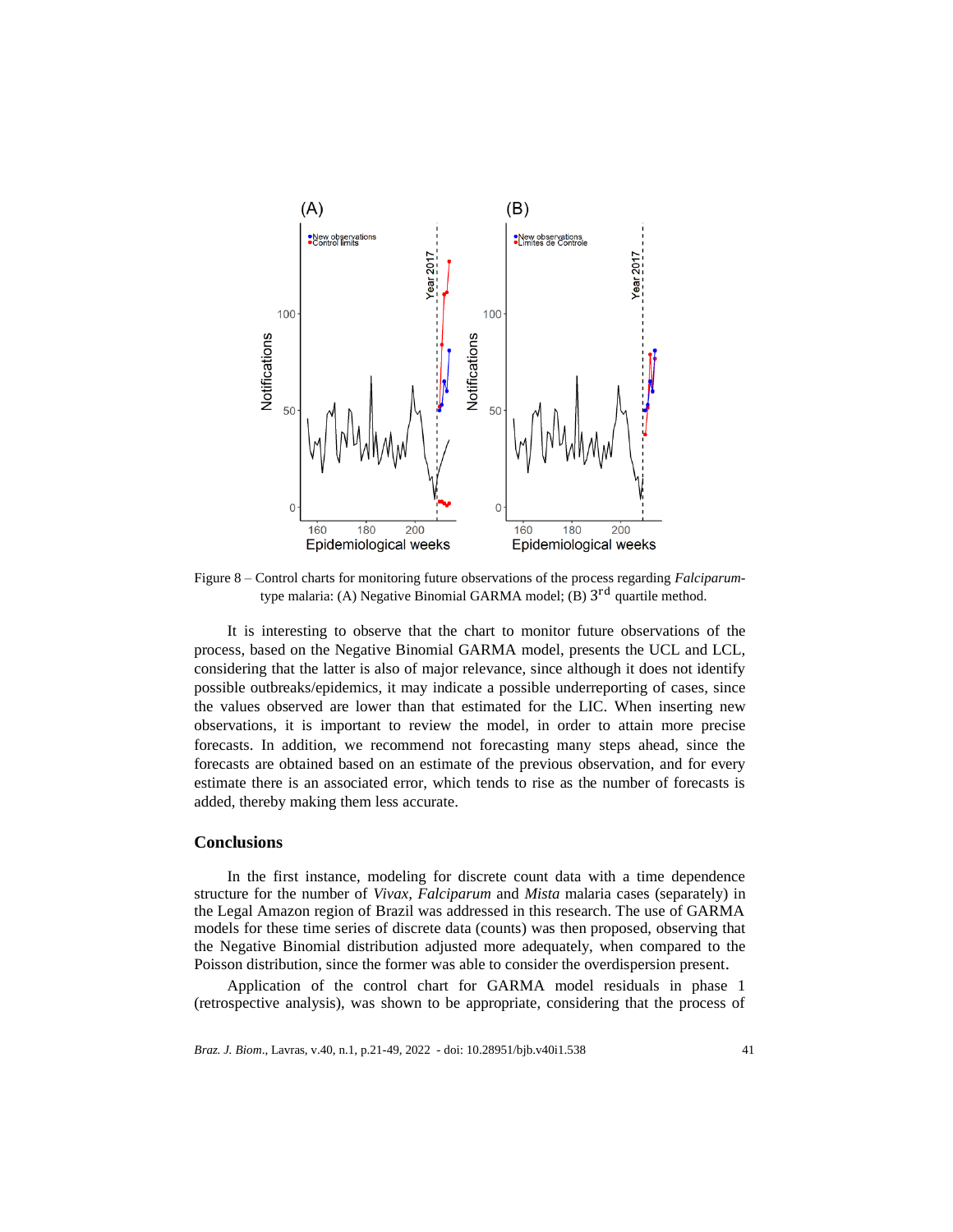interest (related to *Vivax*, *Falciparum* and *Mista* malaria cases) is influenced by explanatory variables, with no great correlation identified between them, together with the time dependence structure considered in the modeling.

It was also observed that the control chart proposed to monitor future observations of the process produced similar results to those of the  $3<sup>rd</sup>$  quartile (or method) chart, with the latter currently being used by the MS of Brazil to identify malaria outbreaks or epidemics (BRAZ, 2005). It is important to highlight that we do not have a gold standard, i.e., reliable and concrete information on the occurrence, or otherwise, of a malaria outbreak/epidemic in the Legal Amazon region in the weeks analyzed. We should highlight that the proposal based on the GARMA model has the advantage of making forecasts (since it is a probabilistic approach) and, therefore may foresee the emergence of atypical/undesirable phenomena, and contribute towards directing intervention measures, i.e., control actions with a view to combating the spread of the disease. In addition, the control limits of the proposed chart may be used to define epidemic thresholds, as in the  $3<sup>rd</sup>$  quartile chart. Registering a number of cases of the disease which is higher than the UCL may indicate an outbreak (in the case of a single overshoot), or epidemic (in the case of successive overshoots), while registering a number that is lower than the LCL may indicate possible underreporting.

As suggestions for future study, the following is important: (i) to investigate the performance of the method proposed to monitor new observations of the process, compared with the usual 3<sup>rd</sup> quartile method, considering a gold standard (known status) for outbreaks and epidemics in the Amazon region; (ii) to carry out numerical simulations using a calibration/tuning process, to improve the performance of the method proposed, investigating the effects associated with estimating the model parameters on the constructed control chart performance in greater detail (JENSEN *et al.*, 2006); (iii) to consider other models for counting processes, such as the state-space models (DURBIN and KOOPMAN, 1997; SHEPHARD and PITT, 1997) and the GARMA model extensions/modifications (CORDEIRO and ANDRADE, 2009; ALBARRACIN *et al.*, 2019); (iv) to evaluate the existence of spatial dependence in the states in the region, and consider this in the modeling process, which is an area that has been underdeveloped in the study of diseases (LYRIO, 2019); and (v) to use multivariate SPC techniques to both model and monitor the occurrence of *Vivax*, *Falciparum* and *Mista* malaria cases.

### **Acknowledgements**

This research was funded by Bahia Research Foundation (FAPESB; n. app 0071/2016). Authors would like to thank reviewers and editor for their comments and suggestions.

SENA, J. G. S.; FERREIRA, P. H.; FIACCONE, R. L. O Controle estatístico de processos como ferramenta para controle e prevenção de epidemias de malária na região da Amazônia Legal. *Braz. J. Biom*., Lavras, v.40, n.1, p.21-49, 2022.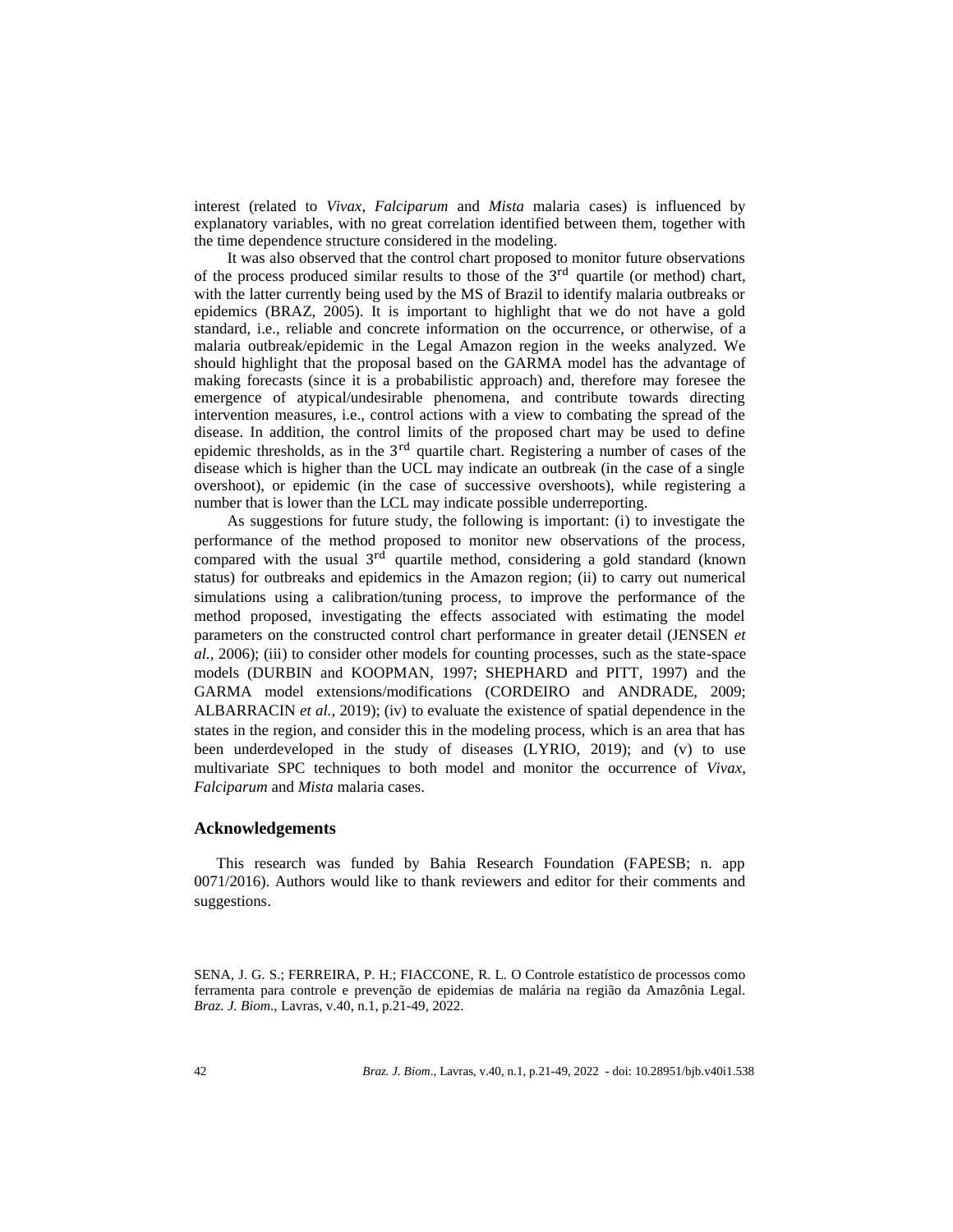- *RESUMO: A malária ainda é uma doença fatal em muitos países ao redor do mundo. Estabelecer medidas de controle e prevenção dessa doença é uma preocupação mundial desde 1950, quando a Organização Mundial da Saúde lançou um Plano de Erradicação da Malária. No Brasil, a malária foi eliminada em grande parte do território, porém resistindo em uma área conhecida como Amazônia Legal. Posto isto, o escopo principal deste trabalho consiste em desenvolver gráficos de controle estatístico que considerem a estrutura de dependência temporal existente nos dados e sejam adequados para o monitoramento atual e futuro dos casos de malária, com o intuito de detectar possíveis surtos ou epidemias em estados da região da Amazônia Legal. As ferramentas aqui apresentadas poderiam, ainda, colaborar no direcionamento das ações de controle e no combate à propagação da doença. Em particular, pretende-se: (i) construir um modelo estatístico para previsão de ocorrências de casos da doença, o qual considere a existência de uma possível estrutura de dependência temporal entre os dados coletados; (ii) utilizar as técnicas de Controle Estatístico de Processos (CEP), notadamente os gráficos de controle, para monitorar (separadamente para cada forma da doença) os casos de malária dos tipos Plasmodium Vivax, Plasmodium Falciparum e Plasmodium Mista na região amazônica; (iii) estabelecer limiares epidêmicos com base nos gráficos de controle obtidos. Considerando dados de 2013 a 2017, o presente estudo revelou, dentre outros, que os modelos generalizados autorregressivos e de médias móveis com distribuição Binomial Negativa (modelos GARMA Binomial Negativo) se mostraram mais eficientes, ajustando-se melhor, comparativamente aos modelos GARMA Poisson, devido à superdispersão existente nos dados analisados.*
- *PALAVRAS-CHAVE: Gráfico de controle, modelos GARMA, monitoramento estatístico, previsão, superdispersão.*

#### **References**

AKAIKE, H. On entropy maximization principle. In: Krishnaiah, P.R. (Ed.), *Applications of Statistics*, North-Holland, 1977.

AKINWANDE, M. O.; DIKKO, H. G.; SAMSON, A. Variance inflation factor: as a condition for the inclusion of suppressor variable(s) in regression analysis. *Open Journal of Statistics*, v.5, n.07, p.754, 2015.

ALBARRACIN, O. Y. E.; ALENCAR, A. P.; HO, L. L. Generalized autoregressive and moving average models: multicollinearity, interpretation and a new modified model. *Journal of Statistical Computation and Simulation*, v.89, n.10, p.1819-1840, 2019.

ANDRADE, B. S. *GARMA models, a new perspective using Bayesian methods and transformations*. 103f. Tese de Doutorado em Estatística - Universidade Federal de São Carlos, São Carlos-SP, 2016.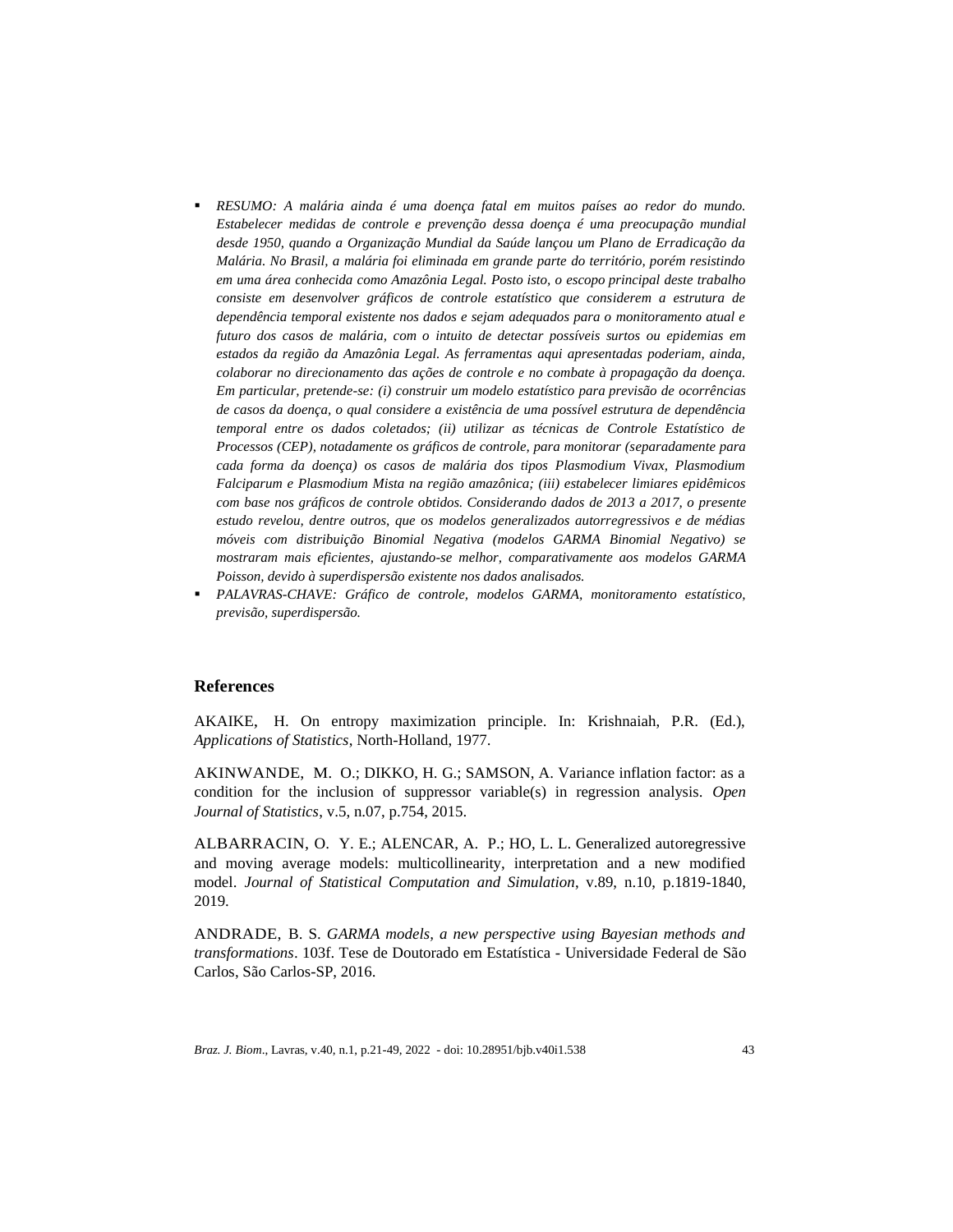ANSCOMBE, F. J. Contribution to the discussion of H. Hotelling's paper. *Journal of the Royal Statistical Society: Series B (Statistical Methodology)*, v.15, p.229-230,1953.

BELSLEY, D. A.; KUH, E.; WELSCH, R. E. *Regression Diagnostics*. New York: John Wiley & Sons, 1980.

BENJAMIN, M. A.; RIGBY, R. A.; STASINOPOULOS, D. M. Generalized autoregressive moving average models. *Journal of the American Statistical Association*, v.98, n.461, p.214-223, 2003.

BENNEYAN, J. C. Statistical quality control methods in infection control and hospital epidemiology - Part I: introduction and basic theory. *Infection Control and Hospital Epidemiology*, v.19, n.3, p.194-214, 1998.

BISRI, H.; SINGGIH, M. L. Improvement of Shewhart Control Chart for Autocorrelated Data in Continuous Production Process. In: *2018 4th International Conference on Science and Technology (ICST).* IEEE, p.1-6, 2018.

BRAZ, R. M. *Detecção precoce de epidemias de malária no Brasil: uma proposta de automação*. 122f. Dissertação (Mestrado em Saúde Pública) - Escola Nacional de Saúde Pública, Rio de Janeiro-RJ, 2005.

BURNS, C. M.; BENNETT, C. J.; MYERS, C. T.; WARD, M. The use of cusum analysis in the early detection and management of hospital bed occupancy crises. *Medical Journal of Australia*, v.183, n.6, p.291-294, 2005.

CORDEIRO, G. M.; ANDRADE, M. G. Transformed generalized linear models. *Journal of Statistical Planning and Inference*, v.139, n.9, p.2970-2987, 2009.

CULLEN, J. R.; CHITPRAROP, U.; DOBERSTYN, E. B.; SOMBATWATTA-NANGKUL, K. An epidemiological early warning system for malaria control in northern Thailand. *Bulletin of the World Health Organization*, v.62, n.1, p.107-114, 1984.

CZADO, C.; GNEITING, T.; HELD, L. Predictive model assessment for count data. *Biometrics*, v.65, n.4, p.1254–1261, 2009.

DURBIN, J.; KOOPMAN, S. J. Monte Carlo maximum likelihood estimation for non-Gaussian state space models. *Biometrika,* v.84, n.3, p.669–684, 1997.

FERREIRA, M. E. M. C. "Doenças tropicais": o clima e a saúde coletiva. Alterações climáticas e a ocorrência de malária na área de influência do reservatório de Itaipu, PR. *Terra Livre*, v.1, n.20, p.179-192, 2015.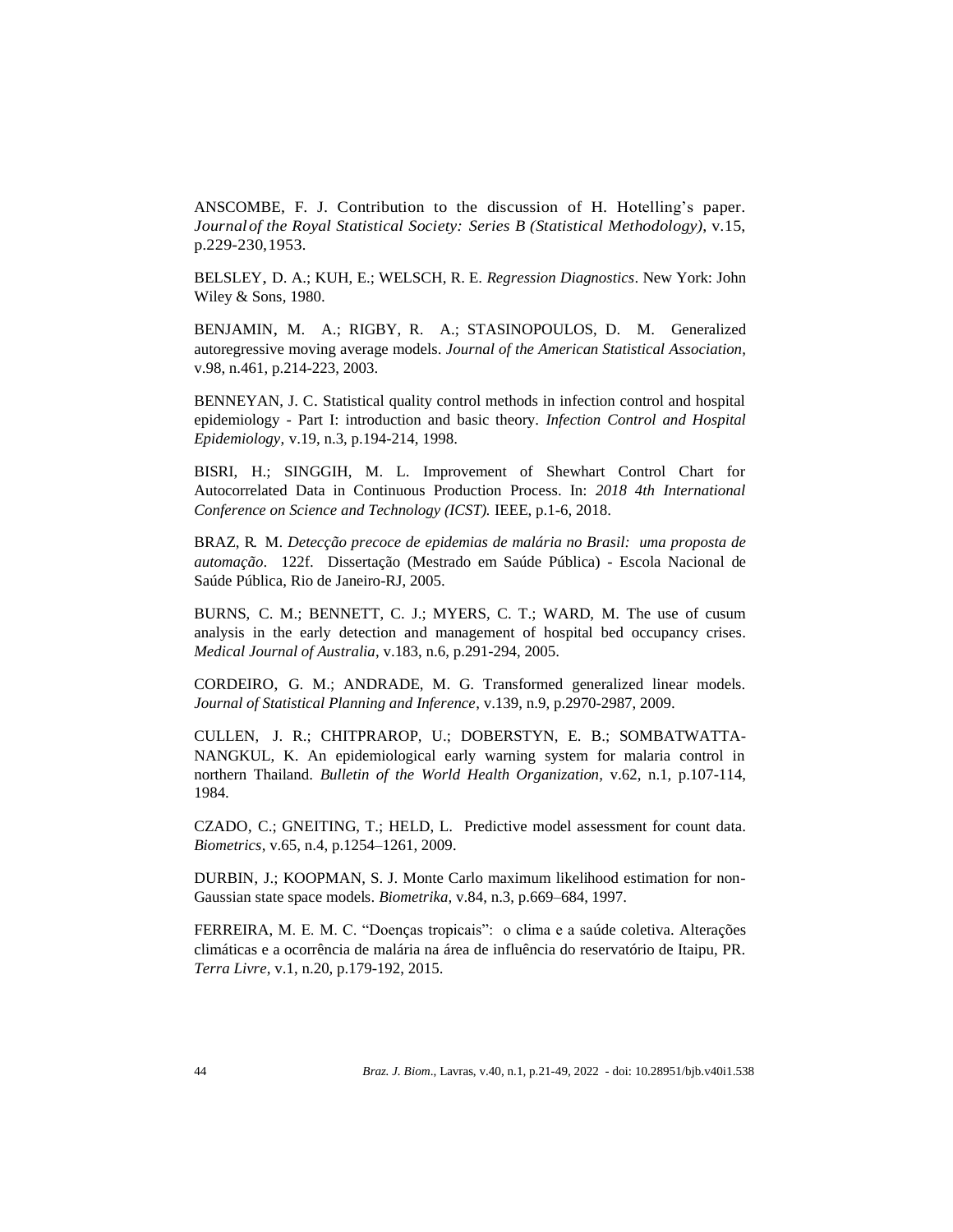GNEITING, T.; BALABDAOUI, F.; RAFTERY, A. E. Probabilistic forecasts, calibration and sharpness. *Journal of the Royal Statistical Society: Series B (Statistical Methodology)*, v.69, n.2, p.243–268, 2007.

HAWORTH, D. A. Regression control charts to manage software maintenance. *Journal of Software Maintenance: Research and Practice*, v.8, n.1, p.35-48, 1996.

JENSEN, W. A.; JONES-FARMER, L. A.; CHAMP, C. W.; WOODALL, W. H. Effects of parameter estimation on control chart properties: a literature review. *Journal of Quality Technology*, v.38, n.4, p.349-364, 2006.

LAPOUBLE, O. M. M.; SANTELLI, A. C. F.; MUNIZ-JUNQUEIRA, M. I. Situação epidemiológica da malária na região amazônica brasileira, 2003 a 2012. *Revista Panamericana de Salud Pública*, v.38, p.300–306, 2015.

LIBOSCHIK, T.; FOKIANOS, K.; FRIED, R. tscount: An R package for analysis of count time series following generalized linear models. *Journal of Statistical Software*, v.82, n.5, p.1–51, 2017.

LYRIO, B. C.; MONROY, N. A. J.; MOLINARES, F. A. F. Modelagem espaçotemporal da incidência de dengue na região da Grande Vitória (RGV) - ES. *Revista Brasileira de Biometria*, v.37, n.2, p.135-148, 2019.

MANDEL, B. J. The regression control chart. *Journal of Quality Technology*, v.1, n.1, p.1-9, 1969.

MCCULLAGH, P.; NELDER, J. A. *Generalized Linear Models.* 2nd Edition, Chapman and Hall. London, UK, 1989.

MONTGOMERY D. C. *Introduction to Statistical Quality Control*. 8.ed., New York: John Wiley & Sons, 2019.

NOSKIEVICOVÁ, D. Statistical analysis of the blast furnace process output parameter using ARIMA control chart with proposed methodology of control limits setting. *Metalurgija*, v.48, n.4, p.281-284, 2009.

PAFIADACHE, C.; ZANINI, R.; SOUZA, A. M.; ROSA, L. C.; PERIPOLLI, A. Uma Aplicação de Gráficos de Controle Estatístico e Modelos de Previsão De Box- Jenkins para Monitoramento de Sistemas de Saúde no Rio Grande do Sul, Brasil*. Revista ESPACIOS*, v.36, n.17, p.6, 2015.

PARK, K.; JUNG, D.; KIM, J. M. Control charts based on randomized quantile residuals. *Applied Stochastic Models in Business and Industry*, v.36, n.4, p.716-729, 2020.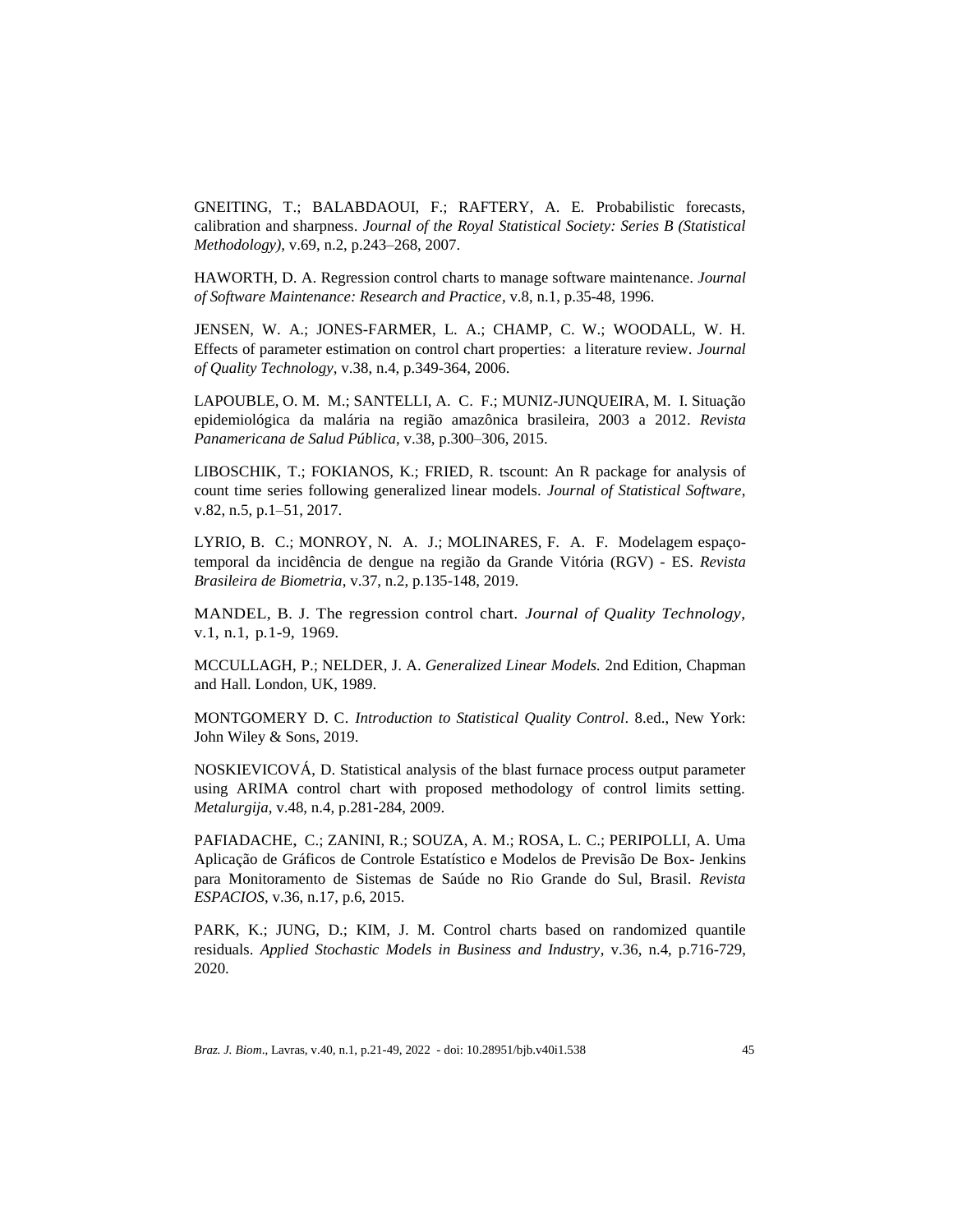PIERCE, D. A.; SCHAFER, D. W. Residuals in generalized linear models. *Journal of the American Statistical Association,* v.81, n.396, p.977–986, 1986.

QI, X.; LI, Q.; ZHU, F. Modeling time series of count with excess zeros and ones based on INAR (1) model with zero-and-one inflated Poisson innovations. *Journal of Computational and Applied Mathematics,* v.346, p.572-590, 2019.

R CORE TEAM. R: A language and environment for statistical computing. R Foundation for Statistical Computing, Vienna, Austria. URL [http://www.](http://www/) Rproject.org/. 2021.

SCHILLING, W. Analysis of the data of a public health organization by the control chart method. *Journal of the American Statistical Association*, v.39, n.227, p.311-324, 1944.

SCHWARZ, G. Estimating the dimension of a model. *The Annals of Statistics*, v.6, n.2, p.461-464, 1978.

SELLICK, J. A. The use of statistical process control charts in hospital epidemiology. *Infection Control and Hospital Epidemiology*, v.14, n.11, p.649-656, 1993.

SHEPHARD, N.; PITT, M. K. Likelihood analysis of non-Gaussian measurement time series. *Biometrika*, v.84, n.3, p.653–667, 1997.

SHEWHART, W. A. *Economic Control of Quality of Manufactured Product.* London: Macmillan and Co Ltd, 1931.

SKINNER, K. R.; MONTGOMERY, D. C.; RUNGER, G. C. Process monitoring for multiple count data using generalized linear model-based control charts. *International Journal of Production Research*, v.41, n.6, p.1167-1180, 2003.

TANTITHAMTHAVORN, C.; MCINTOSH, S.; HASSAN, A. E.; MATSUMOTO, K. An empirical comparison of model validation techniques for defect prediction models. *IEEE Transactions on Software Engineering*, v.43, n.1, p.1-18, 2016.

WALD, A. Tests of statistical hypotheses concerning several parameters when the number of observations is large. *Transactions of the American Mathematical Society*,v.54, n.3, p.426–482, 1943.

YANG, M. *Statistical models for count time series with excess zeros.* PhD thesis, University of Iowa, 2012.

ZANINI, R. R.; SOUZA, A. M.; JACOBI, L. F.; PERIPOLLI, A.; DAPPER, S. N.; SILVA, A. C. J. A utilização dos gráficos de controle para acompanhamento de processos de vigilância. *Revista ESPACIOS*, v.37, n.27, p.5, 2016.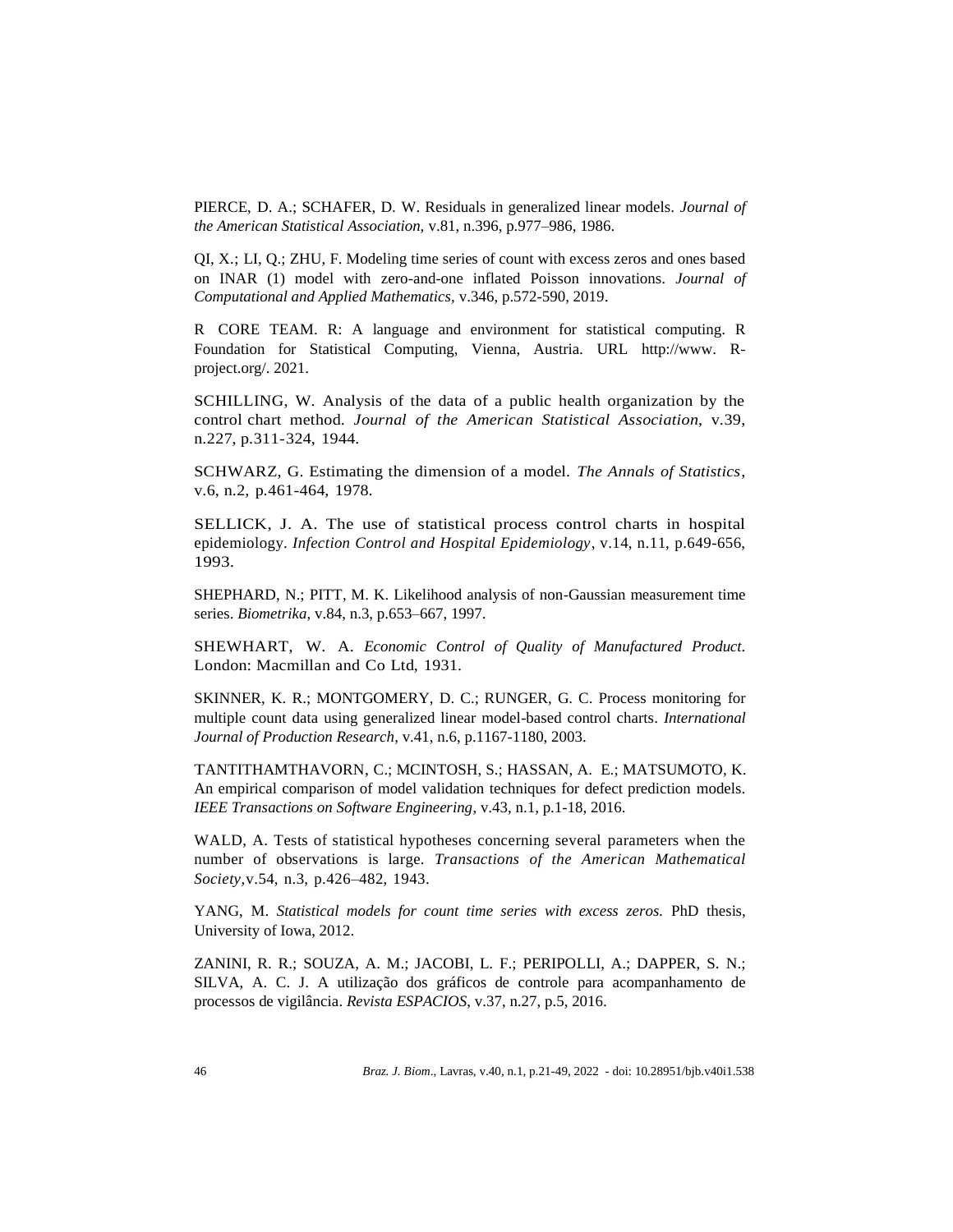Received in 22.10.2020 Approved after revised in 04.06.2021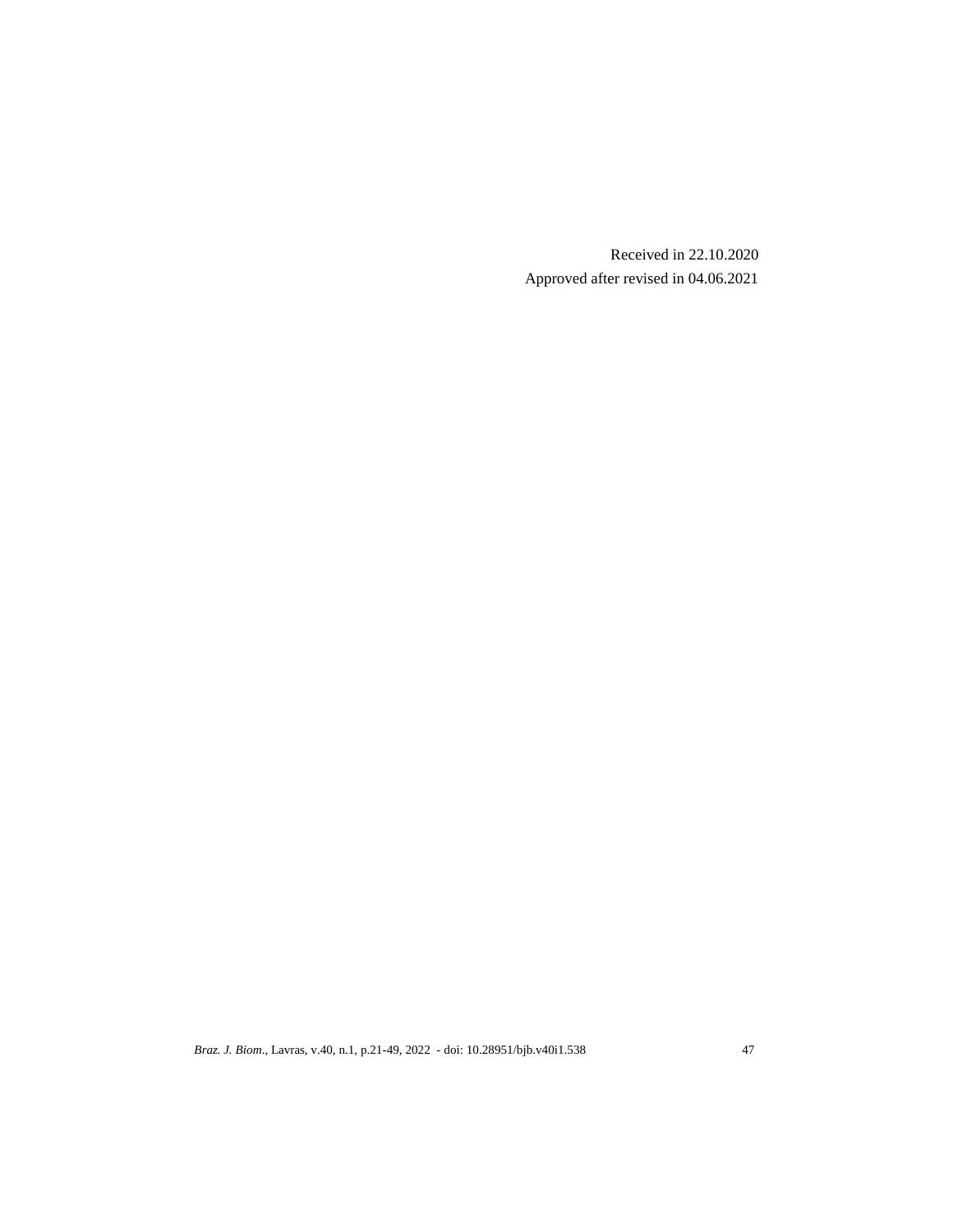# **Appendix A**

| Table 8 - Codes of the municipalities selected for the analysis of malaria of the types |  |  |  |
|-----------------------------------------------------------------------------------------|--|--|--|
| <i>Vivax</i> and <i>Falciparum</i>                                                      |  |  |  |

|                                                                                             |                                                                                    |                         | Vivax                                           |                         | Falciparum      |                                                                                 |         |                         |         |      |
|---------------------------------------------------------------------------------------------|------------------------------------------------------------------------------------|-------------------------|-------------------------------------------------|-------------------------|-----------------|---------------------------------------------------------------------------------|---------|-------------------------|---------|------|
| State / Year                                                                                | 2013                                                                               | 2014                    | 2015                                            | 2016                    | 2017            | 2013                                                                            | 2014    | 2015                    | 2016    | 2017 |
| Acre                                                                                        |                                                                                    |                         |                                                 |                         |                 | 1200203 1200203 1200203 1200203 1200203 1200203 1200203 1200203 1200203 1200203 |         |                         |         |      |
|                                                                                             |                                                                                    |                         |                                                 |                         |                 | 1600402 1600402 1600154 1600600 1600600 1600204 1600600 1600402 1600402 1600402 |         |                         |         |      |
| Amapá                                                                                       |                                                                                    |                         | 1600303 1600600 1600055 1600402 1600204         |                         |                 |                                                                                 | 1600303 |                         |         |      |
|                                                                                             |                                                                                    |                         | 1600204 1600303 1600204 1600204 1600402         |                         |                 |                                                                                 |         |                         |         |      |
|                                                                                             |                                                                                    |                         |                                                 |                         |                 | 1301407 1302405 1302603 1303809 1303809 1301407 1302405 1300201 1303601 1303601 |         |                         |         |      |
|                                                                                             |                                                                                    |                         |                                                 |                         |                 | 1302603 1302603 1301803 1302603 1302603 1302405 1300201 1302405 1300201 1300409 |         |                         |         |      |
|                                                                                             |                                                                                    |                         |                                                 |                         |                 | 1303809 1303809 1301407 1300409 1300409 1300201 1301407 1301803 1301654         |         |                         |         |      |
| Amazonas                                                                                    | 1301803 1301407 1303809 1300201 1303601 1301803 1301654 1303601 1300409            |                         |                                                 |                         |                 |                                                                                 |         |                         |         |      |
|                                                                                             |                                                                                    |                         | 1302405 1300409 1302405                         |                         |                 | 1301209 1301654                                                                 |         | 1301654                 |         |      |
|                                                                                             |                                                                                    |                         | 1303908 1301209 1300409                         |                         | 1301654         |                                                                                 |         | 1300409                 |         |      |
|                                                                                             |                                                                                    | 1300201 1301803 1303908 |                                                 |                         |                 |                                                                                 |         |                         |         |      |
|                                                                                             | 1304062 1300201                                                                    |                         |                                                 |                         |                 |                                                                                 |         |                         |         |      |
|                                                                                             |                                                                                    |                         |                                                 |                         |                 | 2109270 2100550 2100550 2102606 2114007 2112456 2112456 2111672 2112407 2105351 |         |                         |         |      |
| Maranhão                                                                                    | 2112456 2102606 2102606 2104677 2102606                                            |                         |                                                 |                         |                 |                                                                                 |         | 2109809 2104800 2109239 |         |      |
|                                                                                             |                                                                                    |                         | 2102606 2103307 2103307 2103174 2103174         |                         |                 |                                                                                 |         |                         | 2104008 |      |
| Mato Grosso 5103254 5103254 5103254 5103254 5103254 5103254 5103254 5103254 5103254 5106752 |                                                                                    |                         |                                                 |                         |                 |                                                                                 |         |                         |         |      |
|                                                                                             |                                                                                    |                         |                                                 |                         |                 | 1503606 1503606 1503606 1500701 1501105 1503606 1503606 1500701 1503606 1503606 |         |                         |         |      |
| Pará                                                                                        | 1503754                                                                            |                         |                                                 | 1500701 1501808 1500701 |                 |                                                                                 |         |                         |         |      |
|                                                                                             |                                                                                    |                         |                                                 |                         | 1507706 1505205 |                                                                                 |         |                         |         |      |
|                                                                                             |                                                                                    |                         |                                                 | 1503606                 |                 |                                                                                 |         |                         |         |      |
| Rondônia                                                                                    |                                                                                    |                         |                                                 |                         |                 | 1100205 1100205 1100205 1100205 1100205 1100205 1100205 1100205 1100205 1100205 |         |                         |         |      |
|                                                                                             |                                                                                    |                         |                                                 |                         |                 | 1400027 1400027 1400050 1400050 1400472 1400027 1400027 1400027 1400027 1400175 |         |                         |         |      |
| Roraima                                                                                     |                                                                                    |                         | 1400506 1400506 1400472 1400027 1400175 1400472 |                         |                 |                                                                                 |         |                         |         |      |
|                                                                                             | 1400175 1400209 1400027 1400472                                                    |                         |                                                 |                         |                 |                                                                                 |         |                         |         |      |
|                                                                                             | A distant of The processed the place on a control standard on processes that the b |                         |                                                 |                         |                 |                                                                                 |         |                         |         |      |

Source: Sivep-Malaria. To consult the chosen municipalities, access the link: https://www.ibge.gov.br/explica/codigos-dos-municipios.php.